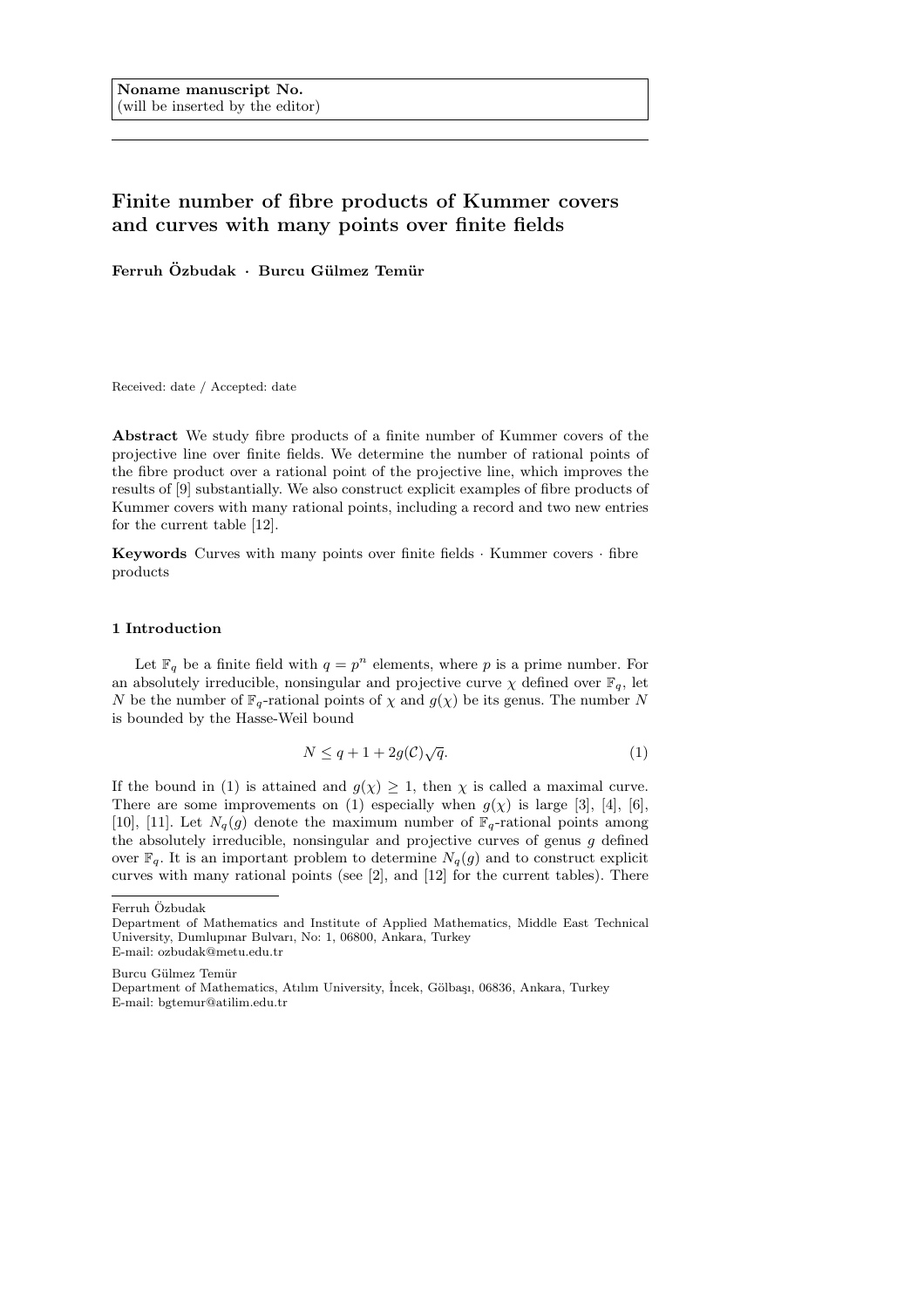are many applications to areas including coding theory, cryptography and quasirandom points [4], [6], [7], [10], [11].

Some types of fibre products of Kummer covers of the projective line were studied and such explicit curves with many points were found [1], [5], [8], [9]. In particular in [9] we studied the general fibre products of two Kummer covers of the projective line. In this paper we study the general fibre products of a finite number of Kummer covers of the projective line. Namely let  $k \geq 2$  and  $n_1, n_2, \ldots, n_k \geq 2$ be integers, and  $h_1(x), h_2(x), \ldots, h_k(x) \in \mathbb{F}_q(x)$ . Consider the fibre product

$$
y_1^{n_1} = h_1(x), \n y_2^{n_2} = h_2(x), \n \vdots \n y_k^{n_k} = h_k(x).
$$
\n(2)

Let E be the algebraic function field  $E = \mathbb{F}_q(x, y_1, y_2, \dots, y_k)$  with the system of equations in (2). We will assume that  $[E : F_q(x)] = n_1 n_2 ... n_k$  and the full constant field of E is  $\mathbb{F}_q$ . The theory of algebraic curves is essentially equivalent to the theory of algebraic function fields. Throughout the paper we use the language of function fields [10]. We call a degree one place of an algebraic function field as a rational place (or rational point) of the function field.

Let P be a rational place of the rational function field  $\mathbb{F}_q(x)$ . In [9] we determined the number of rational places of E over P when  $k = 2$  under certain conditions. Here we determine the number of rational places of  $E$  over  $P$  for an arbitrary  $k > 2$  under some conditions in Theorems 2 and 3. The conditions in Theorems 2 and 3 allow us to obtain the results systematically for arbitrary  $k \geq 2$ . However it turns out that these conditions are strong conditions (see Remark 4). In Assumption 1, for arbitrary  $k > 2$ , we develop a weak condition which seems to be the most natural condition (in applying our methods) for determining the number of rational places of  $E$  over  $P$ . Assumption 1 is also weaker than the conditions of the theorems in [9] when  $k = 2$ . Therefore we reconsider the case  $k = 2$  under Assumption 1 and we improve the theorems of [9] in Theorem 4 (and Remark 7) substantially. The proof of Theorem 4 is more difficult than the proof of the theorems in [9] and we develop further tools in order to handle it in Section 4. The theorems of [9] correspond to a very special subcase of Theorem 4 (see Remark 5).

We also give explicit examples of fibre products of Kummer covers with many rational points. In particular Example 4 is a record; and Examples 5 and 7 are new entries for the table [12].

We notice a mistake in the formulation of the theorems of [9] and we correct it in Remark 6. This mistake does not affect the explicit examples in [9].

The paper is organized as follows. In Section 2 we fix some further notation and introduce Assumption 1. We study the fibre products of an arbitrary number of Kummer covers under a strong condition in Section 3. We study the general fibre products of two Kummer covers under Assumption 1 in Section 4 and we also develop the necessary tools there. Finally explicit examples of fibre products with many rational points are presented in Section 5.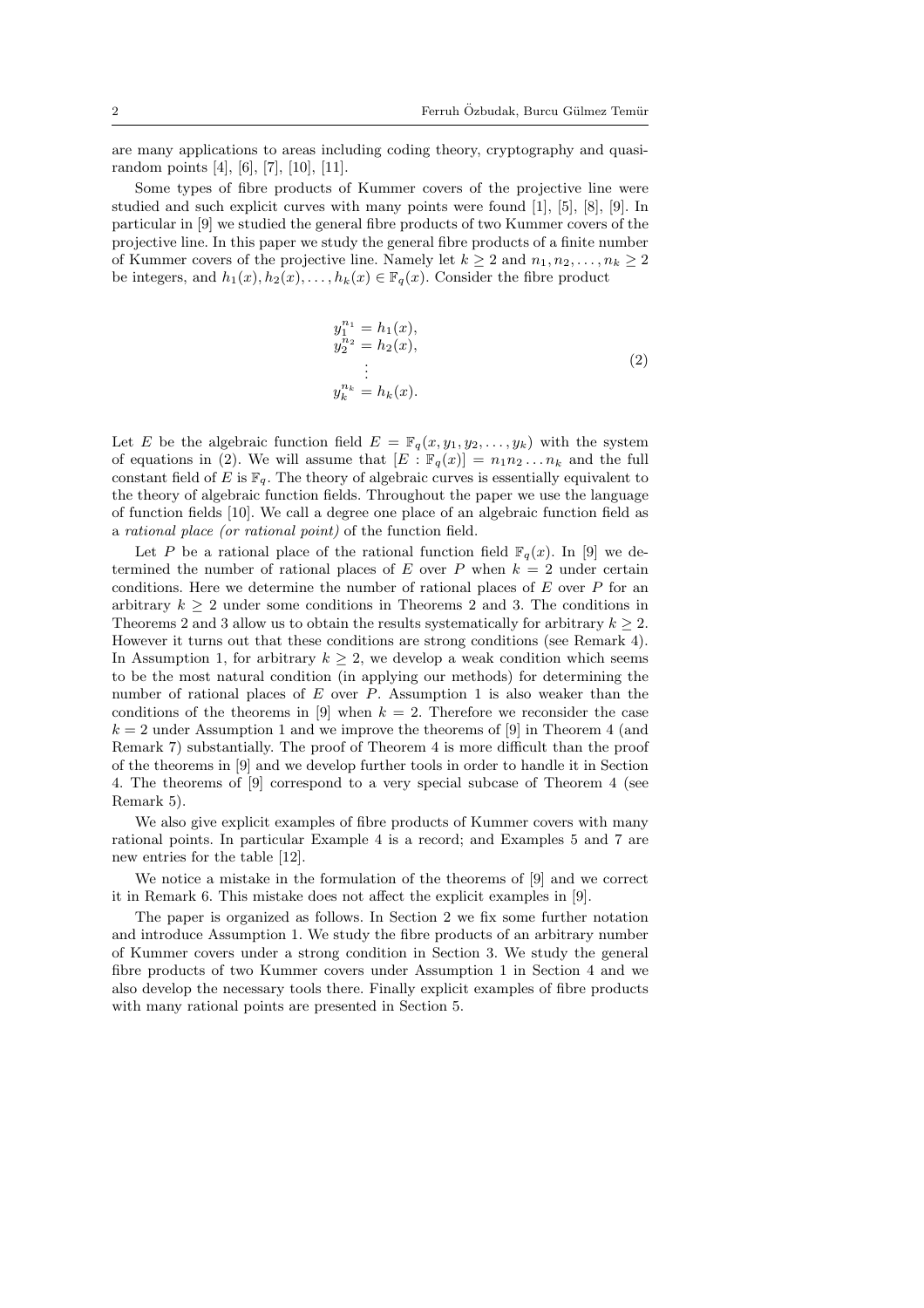# 2 Preliminaries

In this section we fix some notation and we introduce Assumption 1.

For an algebraic function field F with full constant field  $\mathbb{F}_q$ , if  $f(x) \in F$  and P is a rational place of F, then we denote the evaluation of  $f(x)$  at P by  $E_v(f(x))$ . We choose  $u \in \mathbb{F}_q$  and we denote the rational place of the rational function field corresponding to the zero of  $(x-u)$  as  $P_0$ . Similarly the rational place corresponding to the pole of x is denoted as  $P_{\infty}$ . For  $1 \leq i \leq k$ , the evaluation of  $f_i(x)$  at  $P_0$ is denoted also by  $f_i(u)$ . Moreover  $\mathbb{F}_q^*$  denotes the multiplicative group  $\mathbb{F}_q \setminus \{0\}$ .

For  $1 \leq i \leq k$ , let  $a_i$  be the integer and  $f_i(x) \in \mathbb{F}_q(x)$  be the rational function satisfying

$$
h_i(x) = (x - u)^{a_i} f_i(x)
$$
, and  $\nu_{P_0}(f_i(x)) = 0$ .

The integer  $a_i$  and the rational function  $f_i(x)$  are uniquely determined by the conditions above. For  $1 \leq i \leq k$ , let  $\bar{n}_i$ ,  $n'_i$  and  $a'_i$  be the integers:

$$
\bar{n}_i = \gcd(n_i, a_i), \qquad n'_i = \frac{n_i}{\bar{n}_i}, \qquad \text{and} \qquad a'_i = \frac{a_i}{\bar{n}_i}.\tag{3}
$$

Note that if  $a_i = 0$ , then  $n'_i = 1$ . We have

$$
\gcd(n'_i, a'_i) = 1 \quad \text{for } 1 \le i \le k. \tag{4}
$$

Next we define the positive integers  $m_2, m_3, \ldots, m_k$  recursively as follows:

$$
m_2 = \gcd(n'_2, n'_1),
$$
  
\n
$$
m_3 = \gcd\left(n'_3, \frac{n'_2}{m_2}n'_1\right) = \gcd\left(n'_3, \text{lcm } (n'_1, n'_2)\right),
$$
  
\n
$$
m_4 = \gcd\left(n'_4, \frac{n'_3}{m_3} \frac{n'_2}{m_2} n'_1\right) = \gcd\left(n'_4, \text{lcm } (n'_1, n'_2, n'_3)\right),
$$
  
\n
$$
\vdots
$$
\n(5)

$$
m_k = \gcd\left(n'_k, \frac{n'_{k-1}}{m_{k-1}} \frac{n'_{k-2}}{m_{k-2}} \cdots \frac{n'_{2}}{m_{2}} n'_{1}\right) = \gcd\left(n'_k, \text{lcm } (n'_1, n'_2, \ldots, n'_{k-1})\right).
$$

Remark 1 For  $k > 3$  the definitions of  $m_2, m_2, \ldots, m_k$  do depend on the order  $(n'_1, n'_2, \ldots, n'_k)$  of the positive integers  $n'_1, n'_2, \ldots, n'_k$ . For instance let  $k = 3$  and consider the order  $(n'_1, n'_2, n'_k) = (4, 6, 9)$ , from which we get  $(m_2, m_3) = (2, 3)$ . By a simple reordering we have  $(\tilde{n}'_1, \tilde{n}'_2, \tilde{n}'_3) = (9, 4, 6)$ , from which we get  $(\tilde{m}_2, \tilde{m}_3) =$  $(1, 6).$ 

Remark 2 Nevertheless the joint condition

$$
m_2 \mid (q-1), m_3 \mid (q-1), \ldots
$$
, and  $m_k \mid (q-1)$ 

is independent from the order. For instance in the case of numerical examples of Remark 1 we get the equivalent joint conditions

 ${m_2 = 2 | (q-1), m_3 = 3 | (q-1)}$  and  ${ {\tilde{m}_2 = 1 | (q-1), \tilde{m}_3 = 6 | (q-1)}$ .

We prove this independence in Lemma 1 below.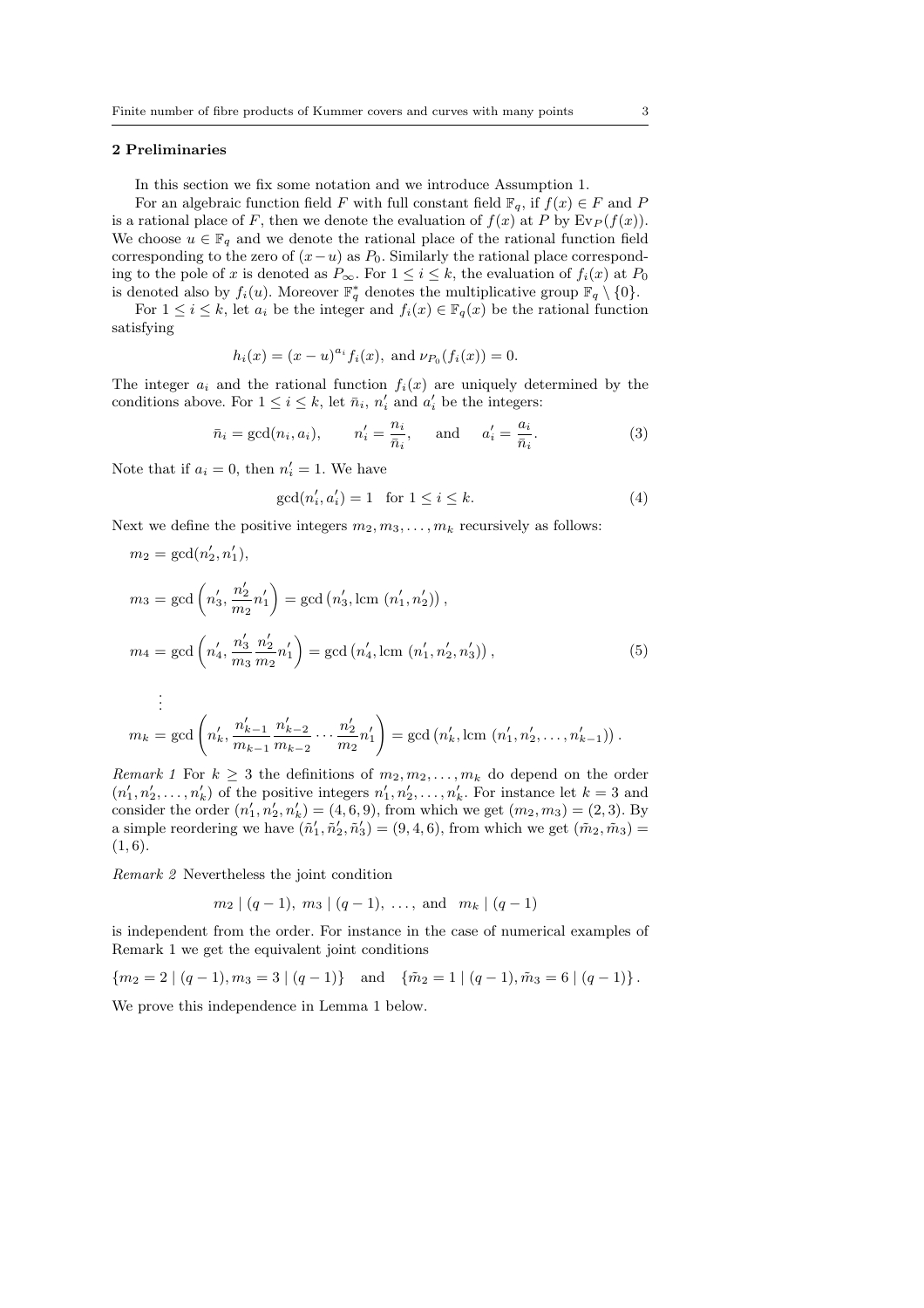The following will be our main assumption. For a prime  $\rho$ , let  $\nu_{\rho}$  be the  $\rho$ -adic valuation:  $\nu_{\rho}(\rho) = 1$ ,  $\nu_{\rho}(\rho^2) = 2$  and  $\nu_{\rho}(n) = 0$  if n is an integer with gcd $(n, \rho) = 1$ . **Assumption 1** For each prime  $\rho$  dividing  $n'_1 n'_2 \ldots n'_k$ , the following condition holds:

Let  $e_1, e_2, \ldots, e_{k-1}, e_k$  be the nonnegative integers (depending on  $\rho$ ) defined as

$$
e_1 = \nu_\rho(n'_1), \ e_2 = \nu_\rho(n'_2), \ \ldots, \ e_{k-1} = \nu_\rho(n'_{k-1}), e_k = \nu_\rho(n'_k).
$$

Let  $(\hat{e}_1, \hat{e}_2, \ldots, \hat{e}_{k-1}, \hat{e}_k)$  be the reordering of  $(e_1, e_2, \ldots, e_k)$  such that

$$
\hat{e}_1 \le \hat{e}_2 \le \dots \le \hat{e}_{k-1} \le \hat{e}_k.
$$

The condition is:

$$
\rho^{\hat{e}_{k-1}} \mid (q-1) \text{ or equivalently } \nu_{\rho}(q-1) \ge \hat{e}_{k-1}.
$$

The following lemma shows that Assumption 1 is equivalent to the joint condition mentioned in Remark 2.

Lemma 1 Under the notation as above we have that

$$
m_2 \mid (q-1), m_3 \mid (q-1), \ldots, \text{ and } m_k \mid (q-1)
$$
 (6)

if and only if Assumption 1 holds.

Proof We keep the notation of Assumption 1. It is enough to prove that for each prime  $\rho$  dividing  $n'_1 n'_2 \dots n'_k$ , we have

$$
\max \{ \nu_{\rho}(m_2), \nu_{\rho}(m_3), \dots, \nu_{\rho}(m_k) \} = \hat{e}_{k-1}.
$$
 (7)

We prove it by induction on k. The case  $k = 2$  holds by definition. Assume that  $k \geq 2$  and (7) holds for the case k. Namely we assume that

$$
\max \{\nu_\rho(m_2), \ldots, \nu_\rho(m_k)\} = \hat{e}_{k-1},
$$

where  $(\hat{e}_1, \hat{e}_2, \ldots, \hat{e}_{k-1}, \hat{e}_k)$  is the reordering of  $(e_1, e_2, \ldots, e_{k-1}, e_k)$  such that  $\hat{e}_1 \leq$  $\hat{e}_2 \leq \cdots \leq \hat{e}_{k-1} \leq \hat{e}_k.$ 

Let  $e_{k+1} \leq e_{k-1} \leq e_k$ .<br>Let  $e_{k+1} = \nu_\rho(n'_{k+1})$  and  $m_{k+1} = \gcd(n'_{k+1}, \text{lcm } (n'_1, n'_2, \dots, n'_k)).$  We need to prove that

$$
\max \{ \nu_{\rho}(m_2), \nu_{\rho}(m_3), \dots, \nu_{\rho}(m_k), \nu_{\rho}(m_{k+1}) \} = \tilde{e}_k, \tag{8}
$$

where  $(\tilde{e}_1, \tilde{e}_2, \ldots, \tilde{e}_k, \tilde{e}_{k+1})$  is the reordering of  $(e_1, e_2, \ldots, e_{k-1}, e_k)$  such that  $\tilde{e}_1 \leq$  $\tilde{e}_2 \leq \cdots \leq \tilde{e}_k \leq \tilde{e}_{k+1}$ . Note that (8) is equivalent to

$$
\max\left\{\hat{e}_{k-1}, \nu_{\rho}(m_{k+1})\right\} = \tilde{e}_k. \tag{9}
$$

Moreover we have

$$
\nu_{\rho}(m_{k+1}) = \min\left\{e_{k+1}, \max\left\{e_1, e_2, \dots, e_k\right\}\right\} = \min\left\{e_{k+1}, \hat{e}_k\right\}.
$$
 (10)

Assume first that  $e_{k+1} \leq \hat{e}_k$ . As we have  $\hat{e}_k \geq \max\{\hat{e}_1, \hat{e}_2, \dots, \hat{e}_{k-1}\} = \hat{e}_{k-1}$ , we conclude that  $\tilde{e}_k = \max{\{\hat{e}_{k-1}, e_{k+1}\}}$ . By (9) and (10), this implies (8).

Assume next that  $e_{k+1} > \hat{e}_k$ . We have  $e_{k+1} > \hat{e}_k \ge \hat{e}_{k-1}$  and hence  $\tilde{e}_k = \hat{e}_k$ . By (9) and (10), this implies (8). The proof is completed.

Remark 3 We observe that Assumption 1 is independent from the order  $(n'_1, n'_2, \ldots)$  $n'_k$ ). Therefore the condition (6) in Lemma 1 is independent from the order as well.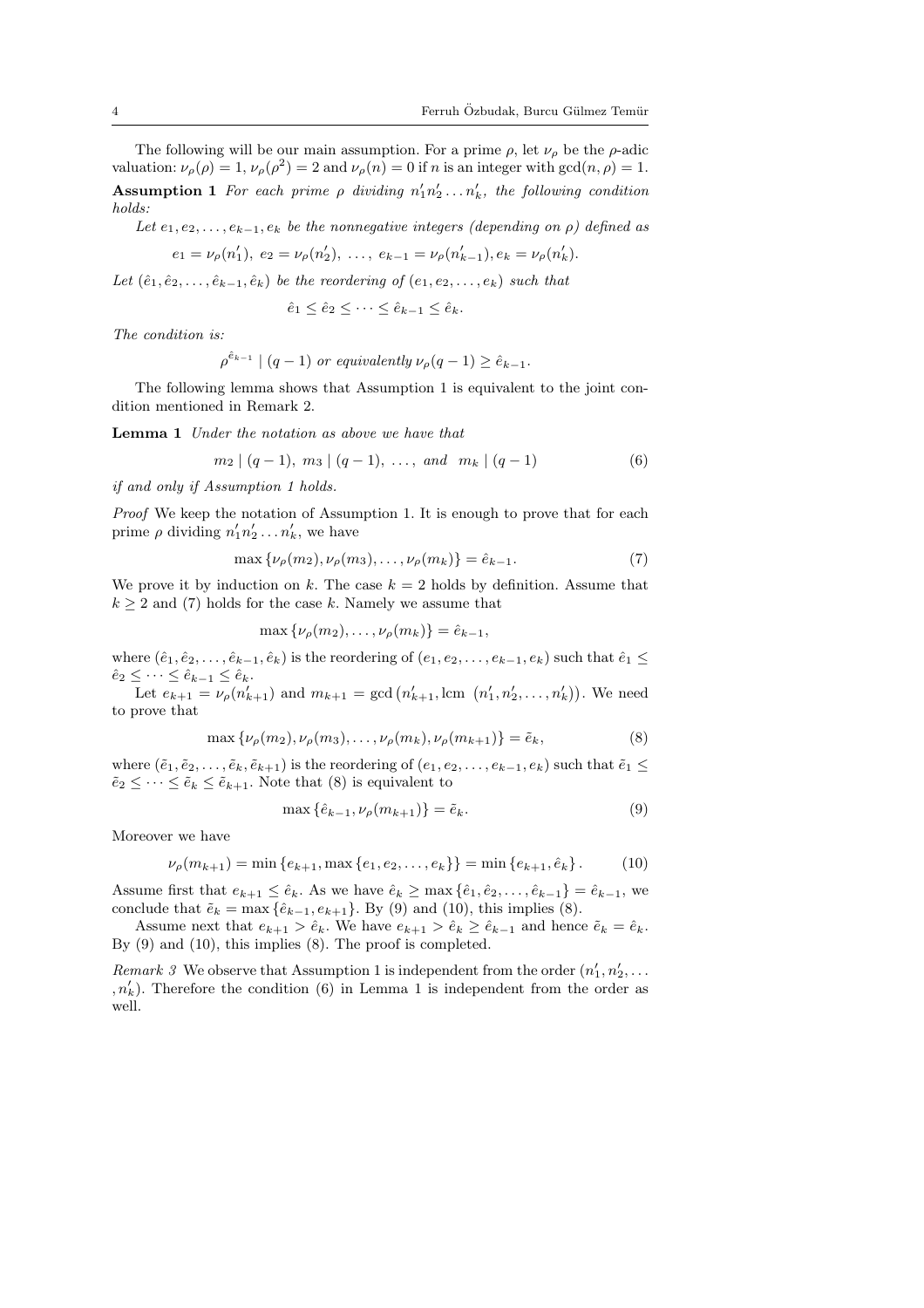#### 3 Finite number of fibre products under a strong condition

We keep the notation of Section 2. In this section we determine the number of rational places of E over  $P_0$  (and  $P_{\infty}$ ) for an arbitrary finite number k, but under a strong condition. Theorem 2 is the main result of this section. Its statement and its proof are rather simple because of a nice condition (cf. in  $(12)$ ). However it turns out that this condition is actually a strong condition (see Remark 4).

We define the positive integers  $\hat{n}_1, \hat{n}_2, \dots, \hat{n}_k$  recursively as:

$$
\hat{n}_1 = \gcd(n_1, a_1) = \bar{n}_1,
$$
\n
$$
\hat{n}_2 = \gcd\left(n_2, \frac{n_1}{\hat{n}_1} a_2\right),
$$
\n
$$
\hat{n}_3 = \gcd\left(n_3, \frac{n_1}{\hat{n}_1} \frac{n_2}{\hat{n}_2} a_3\right),
$$
\n
$$
\vdots
$$
\n
$$
\hat{n}_k = \gcd\left(n_k, \frac{n_1}{\hat{n}_1} \frac{n_2}{\hat{n}_2} \dots \frac{n_{k-1}}{\hat{n}_k} a_k\right).
$$
\n(11)

$$
\hat{n}_k = \gcd\left(n_k, \frac{n_1}{\hat{n}_1} \frac{n_2}{\hat{n}_2} \dots \frac{n_{k-1}}{\hat{n}_{k-1}} a_k\right).
$$

In Lemma 2 below we will show that actually  $\hat{n}_i = \bar{n}_i m_i$  for  $2 \leq i \leq k$ .

In the proofs of Theorem 2 and 4 below, we will frequently use Proposition 3.7.3 in [10] on Kummer extensions. It allows us to determine the ramification and inertia indices of certain field extensions explicitly. We prefer to cite it once here instead of citing it many times in the proofs.

Theorem 2 Under the notation as above, assume that the full constant field of E is  $\mathbb{F}_q$  and  $[E : \mathbb{F}_q(x)] = n_1 n_2 ... n_k$ . Moreover assume that the integers  $\hat{n_1}, \hat{n}_2, \ldots, \hat{n}_k$  divide  $(q-1)$  and also that

$$
\hat{n}_2 \mid a_2, \quad \hat{n}_3 \mid a_3, \quad \dots, \quad \text{and} \quad \hat{n}_k \mid a_k. \tag{12}
$$

There exist either no or exactly  $(\hat{n}_1 \hat{n}_2 \dots \hat{n}_k)$  rational places of E over  $P_0$ . There exists a rational place of E over  $P_0$  if and only if all of the following conditions hold

 $- f_1(u)$  is an  $\hat{n}_1$ -power in  $\mathbb{F}_q^*$ ,  $- f_2(u)$  is an  $\hat{n}_2$ -power in  $\mathbb{F}_q^*,$ . . .  $- f_k(u)$  is an  $\hat{n}_k$ -power in  $\mathbb{F}_q^*$ .

*Proof* Let  $K_0 = \mathbb{F}_q(x)$ . Moreover let  $K_1, K_2, \ldots, K_k$  be the algebraic function fields defined recursively as

- $-K_1 = K_0(y_1)$  with  $y_1^{n_1} = h_1(x)$ ,
- $-K_2 = K_1(y_2)$  with  $y_2^{n_2} = h_2(x)$ , . . .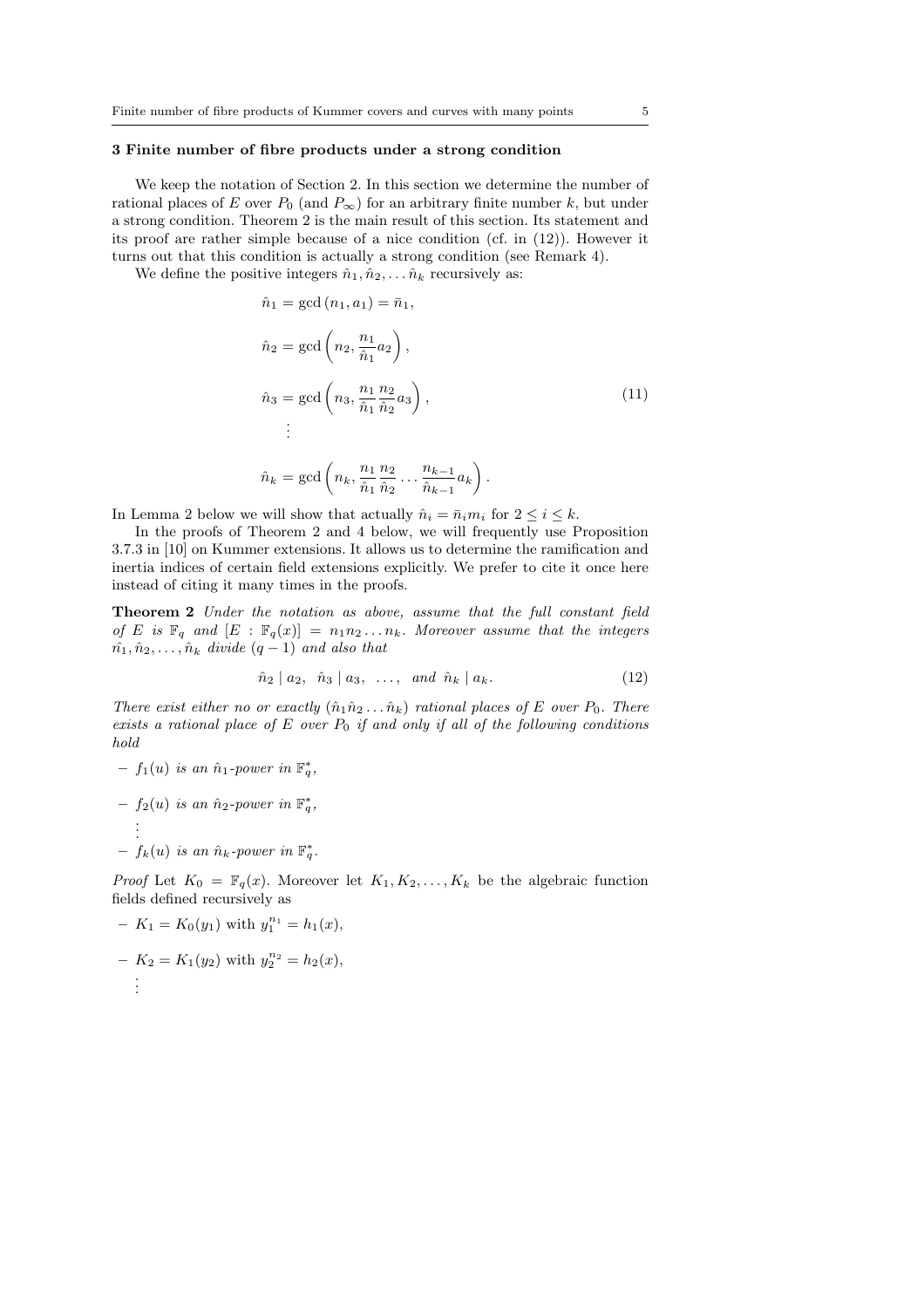

Fig. 1

- 
$$
K_k = K_{k-1}(y_k)
$$
 with  $y_k^{n_k} = h_k(x)$ .

Note that  $K_k = E$ . Using the assumption  $[K_k : K_0] = n_1 n_2 ... n_k$  it is not difficult to observe that

$$
[K_1:K_0]=n_1, [K_2:K_1]=n_2, \ldots [K_k:K_{k-1}]=n_k.
$$

Let  $L_1$  be the intermediate field  $K_0 \subseteq L_1 \subseteq K_1$  defined as

$$
L_1 = K_0(w_1) \quad \text{with} \quad w_1^{\hat{n}_1} = f_1(x). \tag{13}
$$

Note that  $\hat{n}_1$  divides  $a_1$  by definition of  $\hat{n}_1$ . We observe that

$$
K_1 = L_1(y_1)
$$
 with  $y_1^{\frac{n_1}{\hat{n}_1}} = z_1 = (x - u)^{\frac{a_1}{\hat{n}_1}} w_1.$  (14)

Using the fact  $[K_1 : K_0] = n_1$ , (13) and (14) we get that

$$
[L_1 : K_0] = \hat{n}_1
$$
, and  $[K_1 : L_1] = \frac{n_1}{\hat{n}_1}$ .

Moreover, the extension  $L_1/K_0$  is a Galois extension as  $\hat{n}_1 \mid (q-1)$ .

Let  $Q_1$  be a place of  $L_1$  over  $P_0$  (see Figure 1). We have  $\nu_{P_0}(f_1(x)) = 0$ ,  $gcd(\hat{n}_1, \nu_{P_0}(f_1(x))) = \hat{n}_1$  and hence the ramification index  $e(Q_1|P_0)$  is 1. As the extension  $L_1/K_0$  is a Galois extension, there are either no or exactly  $\hat{n}_1$  rational places of  $L_1$  over  $P_0$ . Therefore  $Q_1$  is a rational place if and only if  $f_1(u)$  is an  $\hat{n}_1$ -power in  $\mathbb{F}_q^*$ .

Assume that  $Q_1$  is a rational place of  $L_1$  over  $P_0$ . Let  $P_1$  be a place of  $K_1$  over  $Q_1$  (see Figure 1). We have

$$
\nu_{Q_1}(z_1) = \frac{a_1}{\hat{n}_1}, \ \nu_{Q_1} \left( x - u \right) = 1, \ \gcd\left( \frac{n_1}{\hat{n}_1}, \nu_{Q_1}(z_1) \right) = 1
$$

and hence the ramification index  $e(P_1|Q_1)$  is  $\frac{n_1}{n_1}$ . In particular  $P_1|Q_1$  is a total ramification. Hence  $P_1$  is the unique place of  $\tilde{K}_1$  over  $Q_1$  and  $P_1$  is a rational place. We further have that

$$
\nu_{P_1}(x-u) = \frac{n_1}{\hat{n}_1}.
$$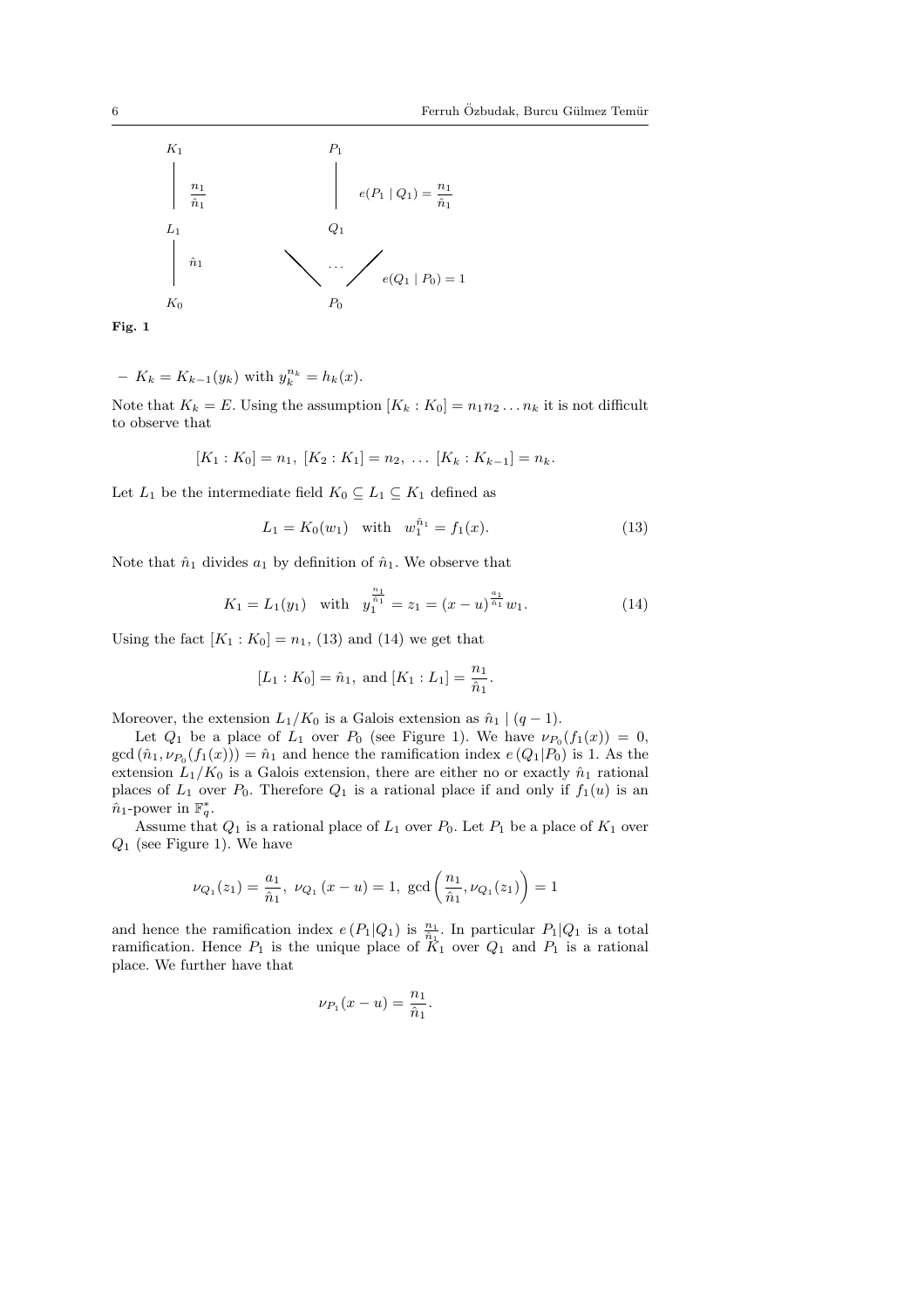

Fig. 2  $(i \geq 2)$ 

Now we complete the proof by induction. For  $2 \leq i \leq k-1$ , assume that the statement of the theorem holds and there exists a rational place  $P_{i-1}$  of  $K_{i-1}$  over  $P_0$  such that

$$
\nu_{P_{i-1}}(x-u) = \frac{n_1}{\hat{n}_1} \frac{n_2}{\hat{n}_2} \cdots \frac{n_{i-1}}{\hat{n}_{i-1}} \text{ if } i \ge 2. \tag{15}
$$

Let  $L_i$  be the intermediate field  $K_{i-1} \subseteq L_i \subseteq K_i$  such that

$$
L_i = K_{i-1}(w_i) \text{ with } w_i^{\hat{n}_i} = f_i(x).
$$

Note that by the assumption in (12) we have  $\hat{n}_i | a_i$ . We have

$$
K_i = L_i(y_i)
$$
 with  $y_i^{\frac{n_i}{n_i}} = z_i = (x - u)^{\frac{a_i}{n_i}} w_i$ .

We observe that, as in the case  $i = 1$  above,

$$
[L_i : K_{i-1}] = \hat{n}_i, \ \ [K_i : L_i] = \frac{n_i}{\hat{n}_i},
$$

and the extension  $L_i/K_{i-1}$  is Galois.

Let  $Q_i$  be a place of  $L_i$  over  $P_{i-1}$  (see Figure 2). We have  $\nu_{P_{i-1}}(f_i(x)) = 0$ , and  $Q_i$  is a rational place if and only if  $f_i(u)$  is an  $\hat{n}_i$ -power in  $\mathbb{F}_q^*$ . Assume that  $Q_i$  is a rational place of  $L_i$  over  $P_{i-1}$ . Let  $P_i$  be a place of  $K_i$  over  $Q_i$  (see Figure 2). Using (15) we get that

$$
\nu_{Q_i}(x - u) = e(Q_i|P_{i-1})\nu_{P_{i-1}}(x - u) = \frac{n_1}{\hat{n}_1}\frac{n_2}{\hat{n}_2}\cdots\frac{n_{i-1}}{\hat{n}_{i-1}}.
$$
 (16)

Then from (16) we obtain that

$$
\nu_{Q_i}(z_i) = \frac{a_i}{\hat{n}_i} \nu_{Q_i} (x - u) = \frac{n_1}{\hat{n}_1} \frac{n_2}{\hat{n}_2} \cdots \frac{n_{i-1}}{\hat{n}_{i-1}} \frac{a_i}{\hat{n}_i}.
$$
 (17)

Moreover

$$
\gcd\left(\frac{n_i}{\hat{n}_i}, \frac{n_1}{\hat{n}_1}\frac{n_2}{\hat{n}_2}\cdots\frac{n_{i-1}}{\hat{n}_{i-1}}\frac{a_i}{\hat{n}_i}\right) = 1.
$$
 (18)

Combining (17) and (18) we conclude that ramification index  $e(P_i|Q_i)$  is  $\frac{n_i}{\hat{n}_i}$ . In particular  $P_i|Q_i$  is a total ramification,  $P_i$  is the unique place of  $K_i$  over  $Q_i$  and  $P_i$  is a rational place. Moreover

$$
\nu_{P_i}(x-u) = \frac{n_1}{\hat{n}_1} \frac{n_2}{\hat{n}_2} \cdots \frac{n_i}{\hat{n}_i}.
$$

This completes the proof.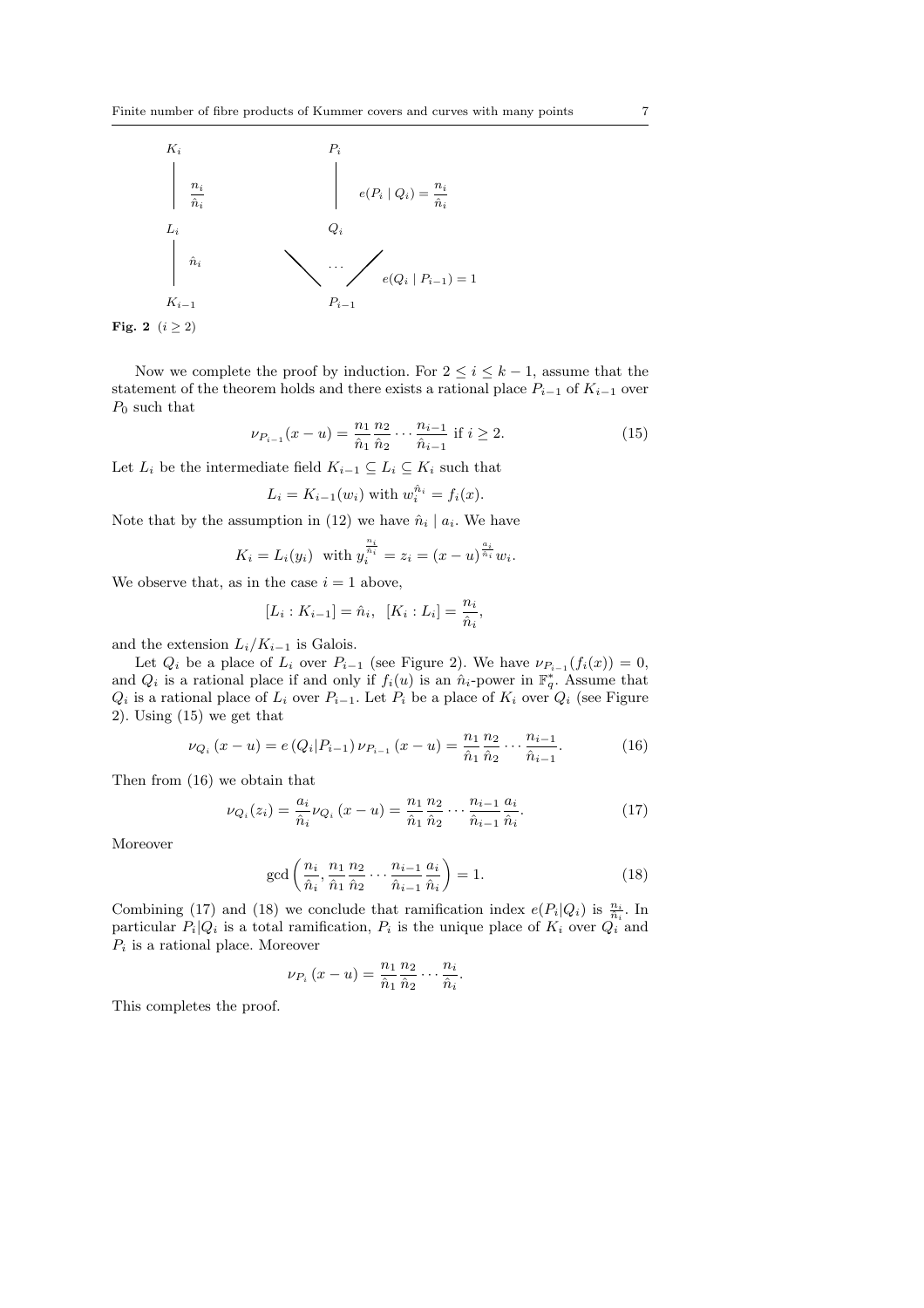The following lemma is used in Remark 4 below.

Lemma 2 Under the notation as above we have

$$
\hat{n}_i = \bar{n}_i m_i \text{ for } 2 \le i \le k.
$$

*Proof* We prove by induction. Note that  $n'_2 = n_2/\bar{n}_2$ ,  $a'_2 = a_2/\bar{n}_2$  and

$$
\hat{n}_2 = \gcd(n_2, n'_1 a_2) = \gcd(\bar{n}_2 n'_2, n'_1 \bar{n}_2 a'_2) = \bar{n}_2 \gcd(n'_2, n'_1 a'_2) = \bar{n}_2 m_2,
$$

where we use the facts  $gcd(n'_2, a'_2) = 1$  and  $m_2 = gcd(n'_2, n'_1)$  in the last equality. For the induction, assume that  $2 \leq i \leq k-1$  and

0

$$
\hat{n}_j = \bar{n}_j m_i \text{ for each } j \text{ with } 2 \le j \le i. \tag{19}
$$

We have

$$
\hat{n}_{i+1} = \gcd\left(n_{i+1}, \frac{n_1}{\hat{n}_1} \frac{n_2}{\hat{n}_2} \cdots \frac{n_i}{\hat{n}_i} a_{i+1}\right) \text{ by definition in (11)},
$$
\n
$$
= \gcd\left(n_{i+1}, \frac{n_1}{\hat{n}_1} \frac{n_2}{\hat{n}_2 m_2} \cdots \frac{n_i}{\hat{n}_i m_i} a_{i+1}\right) \text{ by (19)},
$$
\n
$$
= \gcd\left(\bar{n}_{i+1} n'_{i+1}, \frac{\bar{n}_1 n'_1}{\bar{n}_1} \frac{\bar{n}_2 n'_2}{\bar{n}_2 m_2} \cdots \frac{\bar{n}_i n'_i}{\bar{n}_i m_i} \bar{n}_{i+1} a'_{i+1}\right) \text{ by definitions in (3)},
$$
\n
$$
= \bar{n}_{i+1} \gcd\left(n'_{i+1}, n'_1 \frac{n'_2}{m_2} \frac{n'_3}{m_3} \cdots \frac{n'_i}{m_i} a'_{i+1}\right)
$$
\n
$$
= \bar{n}_{i+1} \gcd\left(n'_{i+1}, n'_1 \frac{n'_2}{m_2} \frac{n'_3}{m_3} \cdots \frac{n'_i}{m_i}\right) \text{ as } \gcd(n'_{i+1}, a'_{i+1}) = 1.
$$

$$
=\bar{n}_{i+1}m_{i+1}
$$
 by definition in (5).

This completes the proof.

Remark 4 In the proof of Theorem 2, if  $2 \leq i \leq k$ , then we show that  $K_i = L_i(y_i)$ , with

$$
y_i^{\frac{n_i}{\hat{n}_i}} = (x-u)^{\frac{a_i}{\hat{n}_i}}w_i.
$$

Here we essentially use the assumption that  $a_i/\hat{n}_i$  is an integer. By Lemma 2 this means that  $\hat{n}_i = \bar{n}_i m_i$  divides  $a_i = \bar{n}_i a'_i$ , which is equivalent to  $m_i | a'_i$  (see (5) and (4)). Therefore the assumption in (12) of Theorem 2 is the strong assumption  $m_2 = m_3 = \cdots = m_k = 1$ . It is one of our main objectives to weaken this strong assumption to the case of Assumption 1. In Theorem 4 we fulfill this objective completely when  $k = 2$ . Its proof is more difficult than the proof of Theorem 2.

Next we give the analog of Theorem 2 for the place  $P_{\infty}$ . First we introduce some notation that we use only in the following theorem. For  $1 \leq i \leq k$ , let  $f_{i,1}(x)$  and  $f_{i,2}(x)$  be the monic polynomials in  $\mathbb{F}_q[x]$  and  $c_i \in \mathbb{F}_q^*$  such that  $gcd(f_{i,1}(x), f_{i,2}(x)) = 1$  and

$$
h_i(x) = c_i \frac{f_{i,1}(x)}{f_{i,2}(x)}.
$$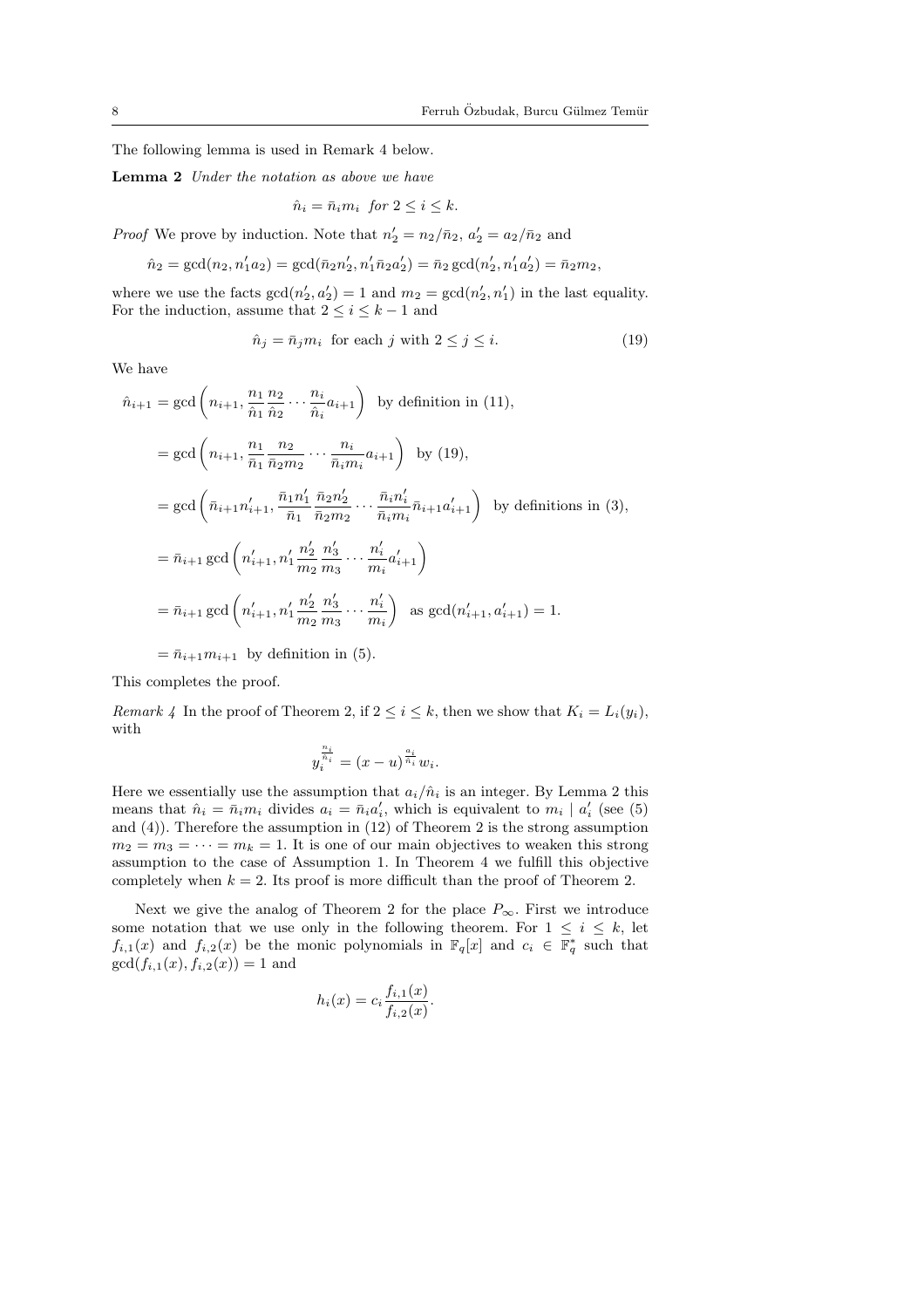Moreover let  $d_{i,1}$  and  $d_{i,2}$  be the degrees of  $f_{i,1}(x)$  and  $f_{i,2}(x)$ , respectively; and let  $d_i = d_{i,1} - d_{i,2}$ . Replacing  $a_i$  by  $d_i$  in (3) and (5), we redefine  $\bar{n}_i$ ,  $n'_i$  and  $m_2, m_3, \ldots, m_k$ . Furthermore replacing  $a_i$  to  $d_i$  in (11), we also redefine  $\hat{n}_i$ . The proof of the following theorem is similar to the proof of Theorem 2.

Theorem 3 Under the notation as above, assume that the full constant field of E is  $\mathbb{F}_q$  and  $[E : \mathbb{F}_q(x)] = n_1 n_2 \cdots n_k$ . Moreover assume that the integers  $\hat{n_1}, \hat{n}_2, \ldots, \hat{n}_k$  divide  $(q-1)$  and also that

$$
\hat{n}_2 \mid d_2, \hat{n}_3 \mid d_3, \ldots, \text{ and } \hat{n}_k \mid d_k.
$$

There exist either no or exactly  $(\hat{n}_1 \hat{n}_2 \dots \hat{n}_k)$  rational places of E over  $P_{\infty}$ . There exists a rational place of E over  $P_{\infty}$  if and only if all of the following conditions hold

 $- c_1$  is an  $\hat{n}_1$ -power in  $\mathbb{F}_q^*$ ,

 $- c_2$  is an  $\hat{n}_2$ -power in  $\mathbb{F}_q^*$ , . . .  $- c_k$  is an  $\hat{n}_k$ -power in  $\mathbb{F}_q^*$ .

#### 4 Fibre products of two Kummer covers

In this section we give our results for  $k = 2$  under Assumption 1. Before Theorem 4 we develop some tools that we use in its proof.

**Proposition 1** Let  $C_1, C_2$  be subgroups of  $\mathbb{F}_q^*$  with  $|C_1| = \bar{n}_1$ ,  $|C_2| = \bar{n}_2$ . Let m be a positive integer with m  $|(q-1)$  and N be an arbitrary integer. Let  $S = \{(x_1, x_2) \in$  $C_1 \times C_2$ : there exists  $s \in \mathbb{F}_q^*$  such that  $x_1^N x_2 = s^m$ . Then the cardinality  $|S|$  of S is

$$
|\mathcal{S}| = \gcd(\bar{n}_1, N) \gcd\left(\frac{\bar{n}_1}{\gcd(\bar{n}_1, N)}, \bar{n}_2\right) \gcd\left(\text{lcm } \left(\frac{\bar{n}_1}{\gcd(\bar{n}_1, N)}, \bar{n}_2\right), \frac{q-1}{m}\right).
$$

Moreover let C be the subset of  $\mathbb{F}_q^*$  defined as

 $C =$ n  $y \in \mathbb{F}_q^*$ : there exists  $(x_1, x_2) \in C_1 \times C_2$  and  $s \in \mathbb{F}_q^*$  such that  $y = x_1^N x_2 s^m$ 

Then C is a subgroup of  $\mathbb{F}_q^*$  with the cardinality

$$
|C| = \text{lcm} \left( \text{lcm} \left( \frac{\bar{n}_1}{\text{gcd}(\bar{n}_1, N)}, \bar{n}_2 \right), \frac{q-1}{m} \right).
$$

*Proof* Let  $C_1^{(N)}$  be the subset of  $\mathbb{F}_q^*$  defined as  $C_1^{(N)} := \{c_1^N : c_1 \in C_1\}$ . It is easy to observe that  $C_1^{(N)}$  is a subgroup of  $\mathbb{F}_q^*$  with

$$
|C_1^{(N)}| = \frac{\bar{n}_1}{\gcd(\bar{n}_1, N)}
$$
\n(20)

elements. Let  $C_1^{(N)}C_2$  be the subset of  $\mathbb{F}_q^*$  defined as

$$
C_1^{(N)}C_2 = \{x_1^N x_2 : x_1 \in C_1, x_2 \in C_2\}.
$$

.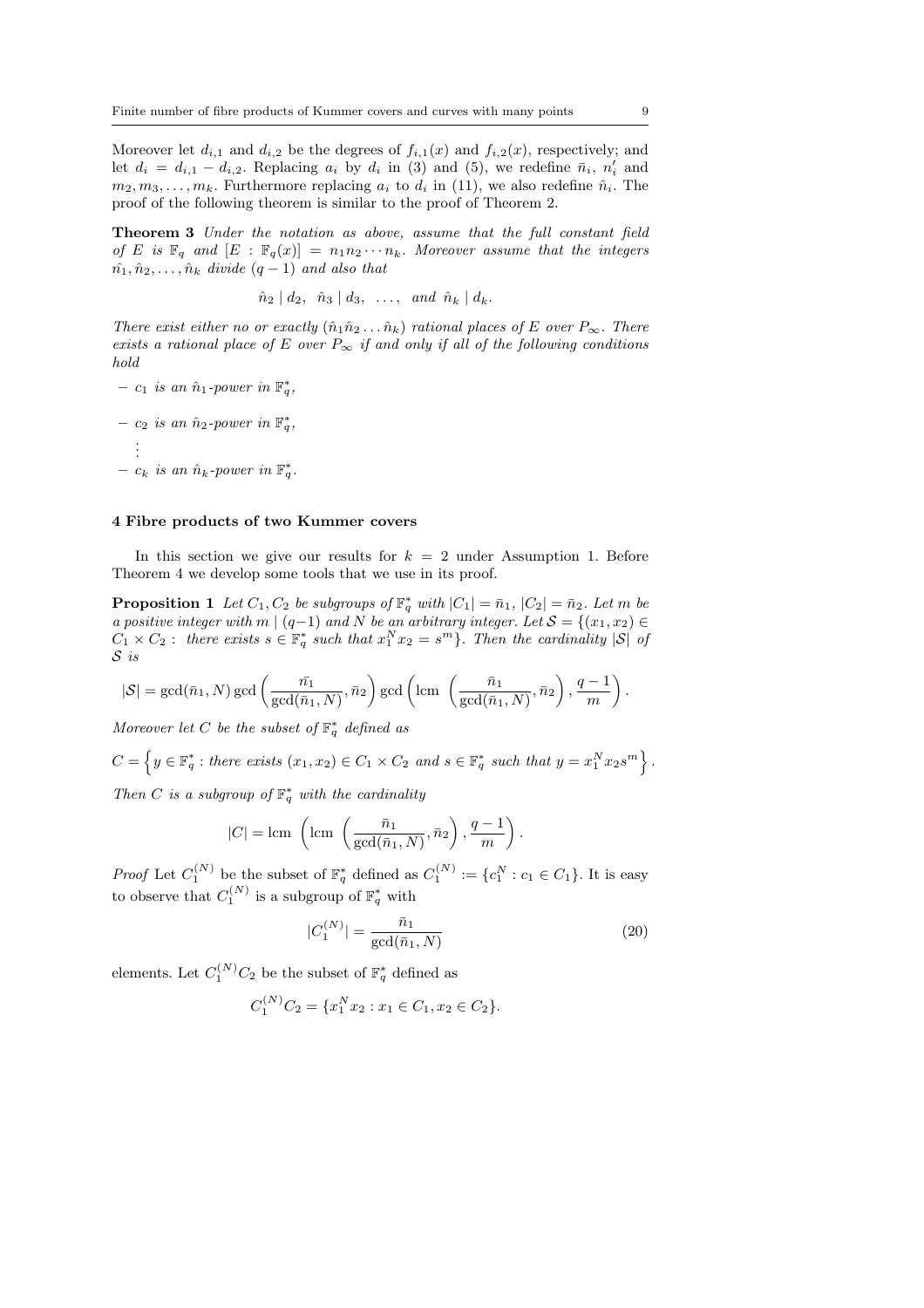Similarly,  $C_1^{(N)}C_2$  is a subgroup of  $\mathbb{F}_q^*$  with

$$
|C_1^{(N)}C_2| = \text{lcm } (|C_1^{(N)}|, |C_2|). \tag{21}
$$

Note that

$$
\phi: C_1 \times C_2 \longrightarrow \mathbb{F}_q^*
$$

$$
(x_1, x_2) \longmapsto x_1^N x_2
$$

is a group homomorphism from the Cartesian product group  $C_1 \times C_2$  to  $\mathbb{F}_q^*$ . Moreover the image of  $\phi$  is exactly the subgroup  $C_1^{(N)}C_2$ . Hence

$$
|\text{Ker }\phi| = \frac{|C_1||C_2|}{|\text{Im }\phi|} = \frac{|C_1||C_2|}{|C_1^{(N)}C_2|} = \gcd(\bar{n}_1, N) \gcd\left(\frac{\bar{n}_1}{\gcd(\bar{n}_1, N)}, \bar{n}_2\right) \tag{22}
$$

where we use (20) and (21). Let M be the subset of  $\mathbb{F}_q^*$  defined as

$$
M := \{ y \in \mathbb{F}_q^* : \text{ there exists } s \in \mathbb{F}_q^* \text{ such that } y = s^m \}.
$$

It is clear that M is a subgroup of  $\mathbb{F}_q^*$  with  $|M| = \frac{q-1}{n^2}$  $\frac{1}{m}$ . We observe that if  $(x_1, x_2) \in C_1 \times C_2$  then

$$
(x_1, x_2) \in S
$$
 if and only if  $\phi(x_1, x_2) \in C_1^{(N)}C_2 \cap M$ . (23)

Note that  $C_1^{(N)}C_2 \cap M$  is a subgroup of  $\mathbb{F}_q^*$  with cardinality

$$
|C_1^{(N)}C_2 \cap M| = \gcd(|C_1^{(N)}C_2|, |M|)
$$
\n(24)

Using (23) we obtain that S is exactly the preimage of the subgroup  $C_1^{(N)}C_2 \cap$ M under the homomorphism  $\phi$ . As  $|M| = \frac{q-1}{n}$  $\frac{1}{m}$ , combining (22) and (24) we determine the cardinality of S.

It is not difficult to observe that the subset  $C$  in the hypothesis of the proposition is exactly  $C_1^{(N)}C_2M$ . This completes the proof.

In fact we can simplify the cardinality of  $S$  in Proposition 1. Before giving the simplification we need to prove the following lemma.

**Lemma 3** Let  $A$  be an arbitrary integer and  $m$  be a positive integer dividing  $(q-1)$ . If A divides  $(q-1)$  then

$$
\gcd\left(A, \frac{q-1}{m}\right) = \frac{A}{m}\hat{m},
$$

where  $\hat{m}$  is the largest factor of m such that A divides  $(q-1)/\hat{m}$ .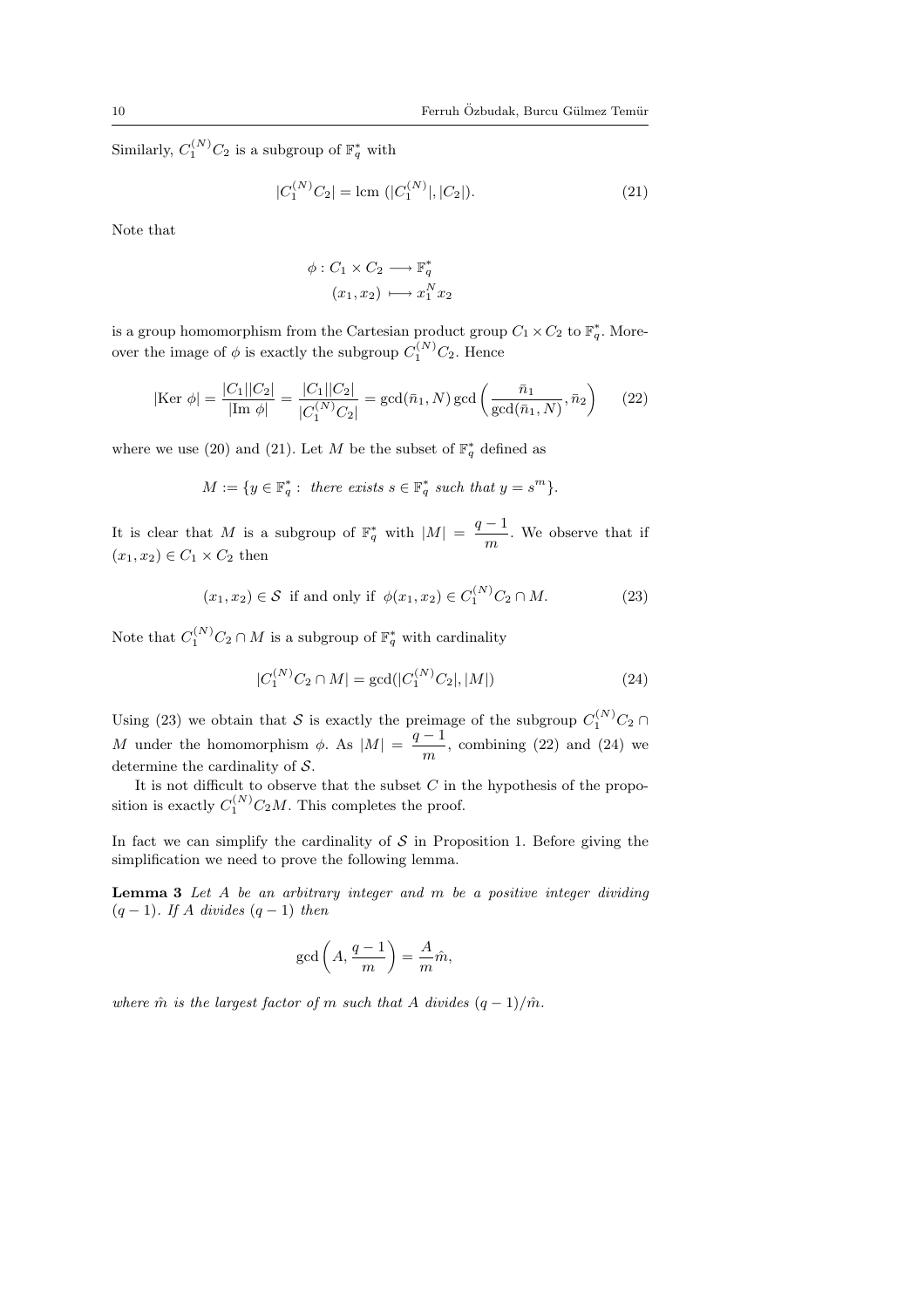*Proof* Assume that  $A \mid (q-1)$ . Then there exists  $r \in \mathbb{Z}$  such that  $A = \frac{q-1}{q-1}$  $\frac{1}{r}$ . As  $r | (q-1)$  and  $m | (q-1)$  we know that lcm  $(r, m)$  also divides  $(q-1)$ . Then we have:

$$
gcd\left(A, \frac{q-1}{m}\right) = gcd\left(\frac{q-1}{r}, \frac{q-1}{m}\right)
$$
  
=  $\frac{q-1}{lcm(r, m)} = \frac{q-1}{rm} gcd(r, m) = \frac{q-1}{\frac{q-1}{A}m} gcd\left(\frac{q-1}{A}, m\right)$   
=  $\frac{A}{m} gcd\left(\frac{q-1}{A}, m\right) = \frac{A}{m}\hat{m}.$ 

This completes the proof.

Combining Proposition 1 and Lemma 3 we obtain the following Corollary:

Corollary 1 Under the notations and assumptions of Proposition 1 we further define  $\hat{m}$  as the largest factor of m such that A divides  $(q-1)/\hat{m}$ , where  $A =$ *define m as*<br>lcm  $\left(\frac{\bar{n}_1}{\bar{n}_2}\right)$  $\frac{\bar{n}_1}{\gcd(\bar{n}_1, N)}, \bar{n}_2\bigg)$ . Then we have that  $|S| = \frac{\bar{n}_1 \bar{n}_2}{m}$  $\frac{1}{m}m$ .

Proof Using Proposition 1 and the definition of A as above, we have

$$
|\mathcal{S}| = \gcd(\bar{n}_1, N) \gcd\left(\frac{\bar{n}_1}{\gcd(\bar{n}_1, N)}, \bar{n}_2\right) \gcd\left(A, \frac{q-1}{m}\right)
$$
(25)

As  $\bar{n}_1 | (q-1), \bar{n}_2 | (q-1)$ , we have  $A | (q-1)$ . Using Lemma 3 and (25) we have:

$$
|S| = \gcd(\bar{n}_1, N) \gcd\left(\frac{\bar{n}_1}{\gcd(\bar{n}_1, N)}, \bar{n}_2\right) \frac{A}{m} \hat{m}
$$
  
= 
$$
\gcd(\bar{n}_1, N) \gcd\left(\frac{\bar{n}_1}{\gcd(\bar{n}_1, N)}, \bar{n}_2\right) \frac{\operatorname{lcm}\left(\frac{\bar{n}_1}{\gcd(\bar{n}_1, N)}, \bar{n}_2\right)}{m} \hat{m}
$$
  
= 
$$
\gcd(\bar{n}_1, N) \frac{\bar{n}_1 \bar{n}_2}{\gcd(\bar{n}_1, N)} \frac{\hat{m}}{m} = \frac{\bar{n}_1 \bar{n}_2}{m} \hat{m}.
$$

This completes the proof.

The following theorem is one of our main results.

**Theorem 4** Under the notation as in Section 2, let  $m_2 = \gcd(n'_2, n'_1)$  and  $E =$  $\mathbb{F}_q(x, y_1, y_2)$  be the algebraic function field with

$$
y_1^{n_1} = h_1(x),
$$
  
\n
$$
y_2^{n_2} = h_2(x).
$$
\n(26)

Assume that the full constant field of E is  $\mathbb{F}_q$  and  $[E : \mathbb{F}_q(x)] = n_1 n_2$ . Moreover assume that  $\bar{n}_1 \mid (q-1), \bar{n}_2 \mid (q-1)$  and Assumption 1 holds for the case  $k = 2$ . As  $gcd(n'_1, a'_1) = 1$ , we choose integers  $A_1$  and  $B_1$  such that  $A_1 n'_1 + B_1 a'_1 = 1$ . Let

$$
A = \text{lcm} \left( \frac{\bar{n}_1}{\text{gcd}(-a_2'B_1, \bar{n}_1)}, \bar{n}_2 \right).
$$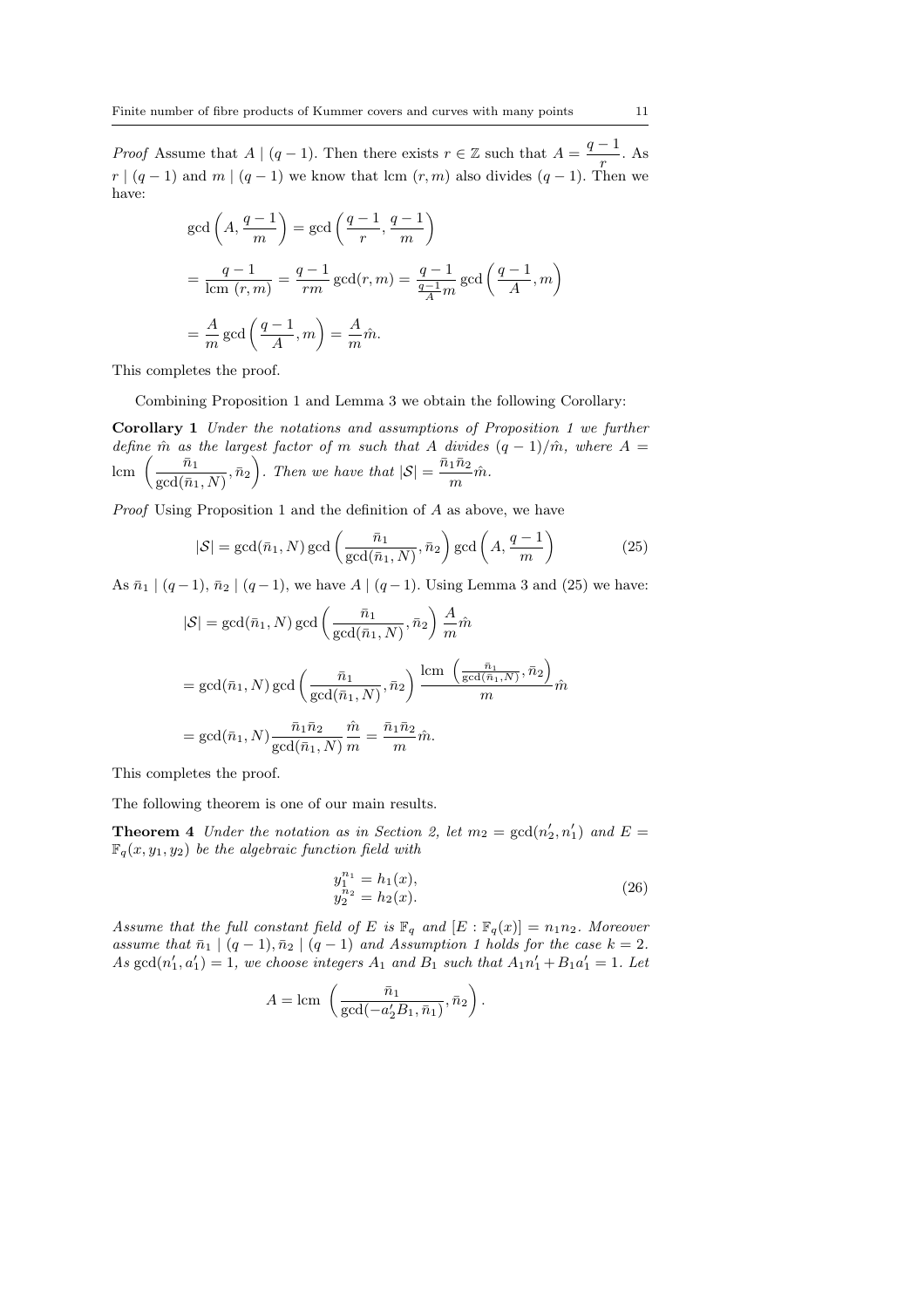Let  $\hat{m}_2$  be the largest positive divisor of  $m_2$  such that A divides  $(q-1)/\hat{m}_2$ . Then there exist either no or exactly  $(\bar{n}_1\bar{n}_2\hat{m}_2)$  rational places of E over  $P_0$ . Furthermore, there exists a rational place of  $E$  over  $P_0$  if and only if all of the following conditions hold:

- C1:  $f_1(u)$  is an  $\bar{n}_1$ -power in  $\mathbb{F}_q$ .
- C2:  $f_2(u)$  is an  $\bar{n}_2$ -power in  $\mathbb{F}_q$ .
- C3: Assume that the conditions in items C1, C2 above hold and let  $\alpha_1, \alpha_2 \in \mathbb{F}_q^*$ such that  $\alpha_1^{\bar{n}_1} = f_1(u)$  and  $\alpha_2^{\bar{n}_2} = f_2(u)$ . Let

$$
B = \text{lcm} \left( A, \frac{q-1}{m_2} \right).
$$

Then

$$
\left(\alpha_1^{-a_2'B_1}\alpha_2\right)^B = 1.
$$

*Proof* Let  $K_0 = \mathbb{F}_q(x)$ . We divide the proof into three steps. In Step 1 we consider certain intermediate fields  $E_1, K_1$  and  $E_2$  with  $K_0 \subseteq E_1 \subseteq K_1 \subseteq E_2 \subseteq E$  and the extensions  $E_1/K_0$ ,  $K_1/E_1$  and  $E_2/K_1$  (see Figure 3). In Step 2 we consider an intermediate field  $F_2$  with  $E_2 \subseteq F_2 \subseteq E$  and the extension  $F_2/E_2$  (see Figure 4). This is the main part of the proof. We use Corollary 1 in this part. In Step 3 we consider the extension  $E/F_2$  and we complete the proof (see Figure 5).

Step 1

Let  $E_1$  be the intermediate field with  $K_0 \subseteq E_1 \subseteq E$  defined as

$$
E_1 = K_0(z_1) \text{ and } z_1^{\bar{n}_1} = (x - u)^{a_1} f_1(x),
$$
  
or equivalently 
$$
\left(\frac{z_1}{(x - u)^{a'_1}}\right)^{\bar{n}_1} = f_1(x),
$$
 (27)

where we use the facts that  $\bar{n}_1$  divides  $a_1$  and  $a'_1$  is the integer with  $a'_1 \bar{n}_1 = a_1$ . The extension  $E_1/K_0$  is Galois as  $\bar{n}_1$  divides  $(q-1)$ . Let  $P_1$  be an arbitrary place of  $E_1$  over  $P_0$  (see Figure 3). We have

$$
\nu_{P_0}(x - u) = 1, \qquad \nu_{P_0}(f_1(x)) = 0, \qquad \gcd(\bar{n}_1, \nu_{P_0}(f_1(x))) = \bar{n}_1,
$$

and hence the ramification index  $e(P_1|P_0)$  is 1. Therefore there are either no or exactly  $\bar{n}_1$  rational places of  $E_1$  over  $P_0$ . Moreover  $P_1$  is a rational place of  $E_1$  if and only if the evaluation  $f_1(u)$  of  $f_1(x)$  at  $P_0$  is an  $\bar{n}_1$ -power in  $\mathbb{F}_q^*$ . Hence from here till the end of the proof we assume that the condition C1 in the hypothesis of the theorem holds. Let  $P_1$  be a rational place of  $E_1$  over  $P_0$ .

Let  $K_1$  be the intermediate field with  $E_1 \subseteq K_1 \subseteq E$  defined as

$$
K_1 = E_1(y_1) \quad \text{and} \quad y_1^{n'_1} = z_1. \tag{28}
$$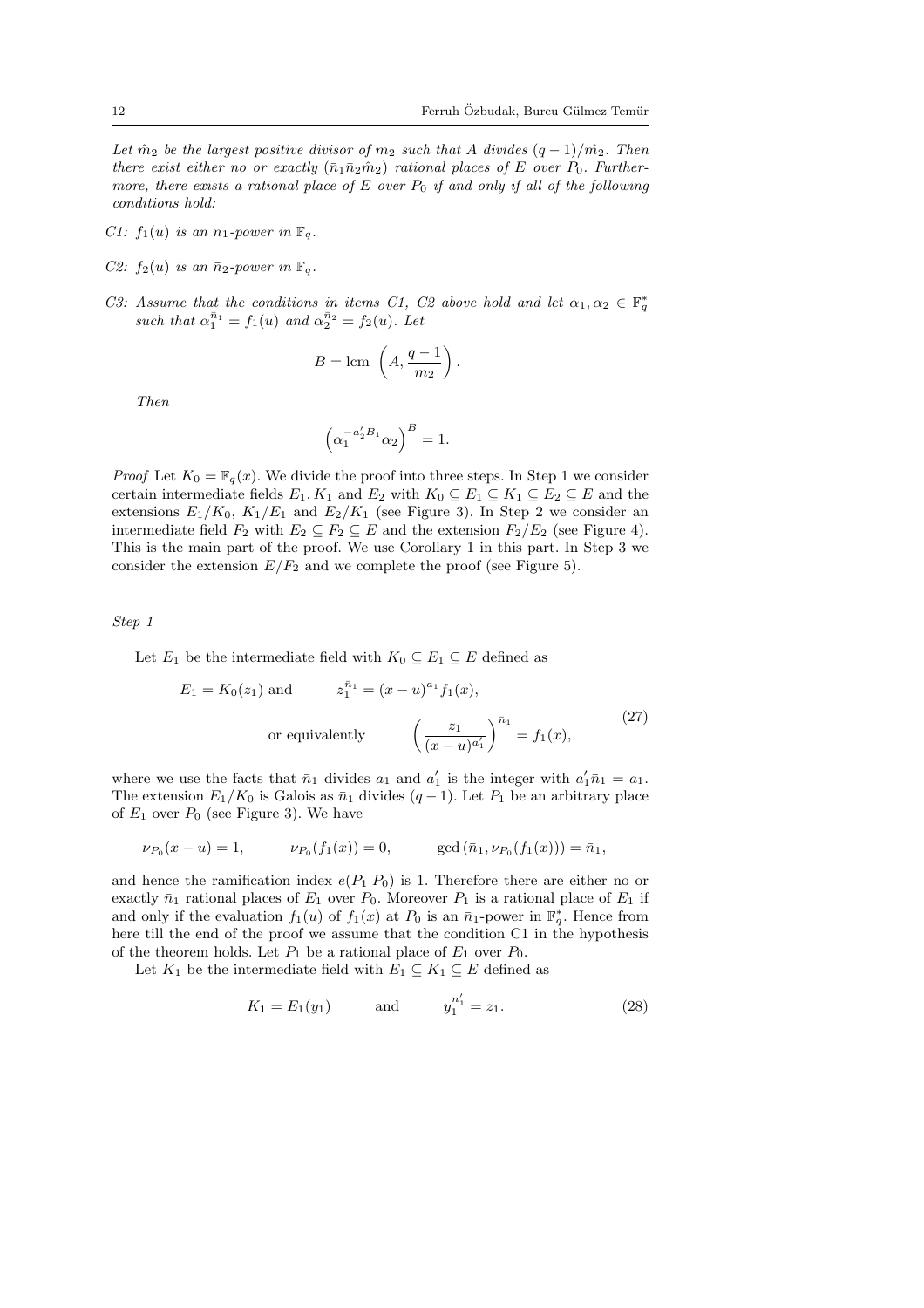

Fig. 3

Here the extension  $K_1/E_1$  is not necessarily Galois. Let  $P_2$  be an arbitrary place of  $K_1$  over  $P_1$  (see Figure 3). We have

$$
\nu_{P_1}(x - u) = 1, \qquad \nu_{P_1}(z_1) = a'_1,
$$

and using (4) we obtain

$$
\gcd(n'_1, \nu_{P_1}(z_1)) = \gcd(n'_1, a'_1) = 1.
$$

Therefore the ramification index  $e(P_2|P_1)$  is  $n'_1$ . In particular  $P_2|P_1$  is a total ramification,  $P_2$  is the unique place of  $K_1$  over  $P_1$ , and  $P_2$  is a rational place of  $K_1$ . We further have that

$$
\nu_{P_2}(x - u) = n'_1, \quad \nu_{P_2}(y_1) = a'_1, \text{ and } \nu_{P_2}(z_1) = a'_1 n'_1. \tag{29}
$$

Let  $E_2$  be the intermediate field with  $K_1 \subseteq E_2 \subseteq E$  defined as

$$
E_2 = K_1(z_2) \text{ and } z_2^{\bar{n}_2} = (x - u)^{a_2} f_2(x),
$$
  
or equivalently 
$$
\left(\frac{z_2}{(x - u)^{a'_2}}\right)^{\bar{n}_2} = f_2(x).
$$
 (30)

The extension  $E_2/K_1$  is a Galois extension. Let  $P_3$  be an arbitrary place of  $E_2$  over  $P_2$  (see Figure 3). The extension  $E_2/K_1$  is comparable to the extension  $E_1/K_0$ . We have

$$
\nu_{P_2}(x - u) = n'_1, \quad \nu_{P_2}(f_2(x)) = 0, \quad \gcd(\bar{n}_2, \nu_{P_2}(f_2(x))) = \bar{n}_2,
$$

and hence the ramification index  $e(P_3|P_2)$  is 1. There are either no or exactly  $\bar{n}_2$  rational places of  $E_2$  over  $P_2$ ; and  $P_2$  is a rational place of  $E_2$  if and only if  $f_2(u)$  is an  $\bar{n}_2$ -power in  $\mathbb{F}_q^*$ . Note that the evaluation of  $f_2(x)$  at  $P_2$  is equal to the evaluation of  $f_2(x)$  at  $P_0$ . Hence from here till the end of the proof we also assume that condition  $C2$  in the hypothesis of the theorem holds. Let  $P_2$  be a rational place of  $E_2$  over  $P_1$ . Using (29) we further obtain that

$$
\nu_{P_3}(x - u) = n'_1, \nu_{P_3}(y_1) = a'_1, \n\nu_{P_3}(z_1) = a'_1 n'_1, \text{ and } \nu_{P_3}(z_2) = a'_2 n'_1.
$$
\n(31)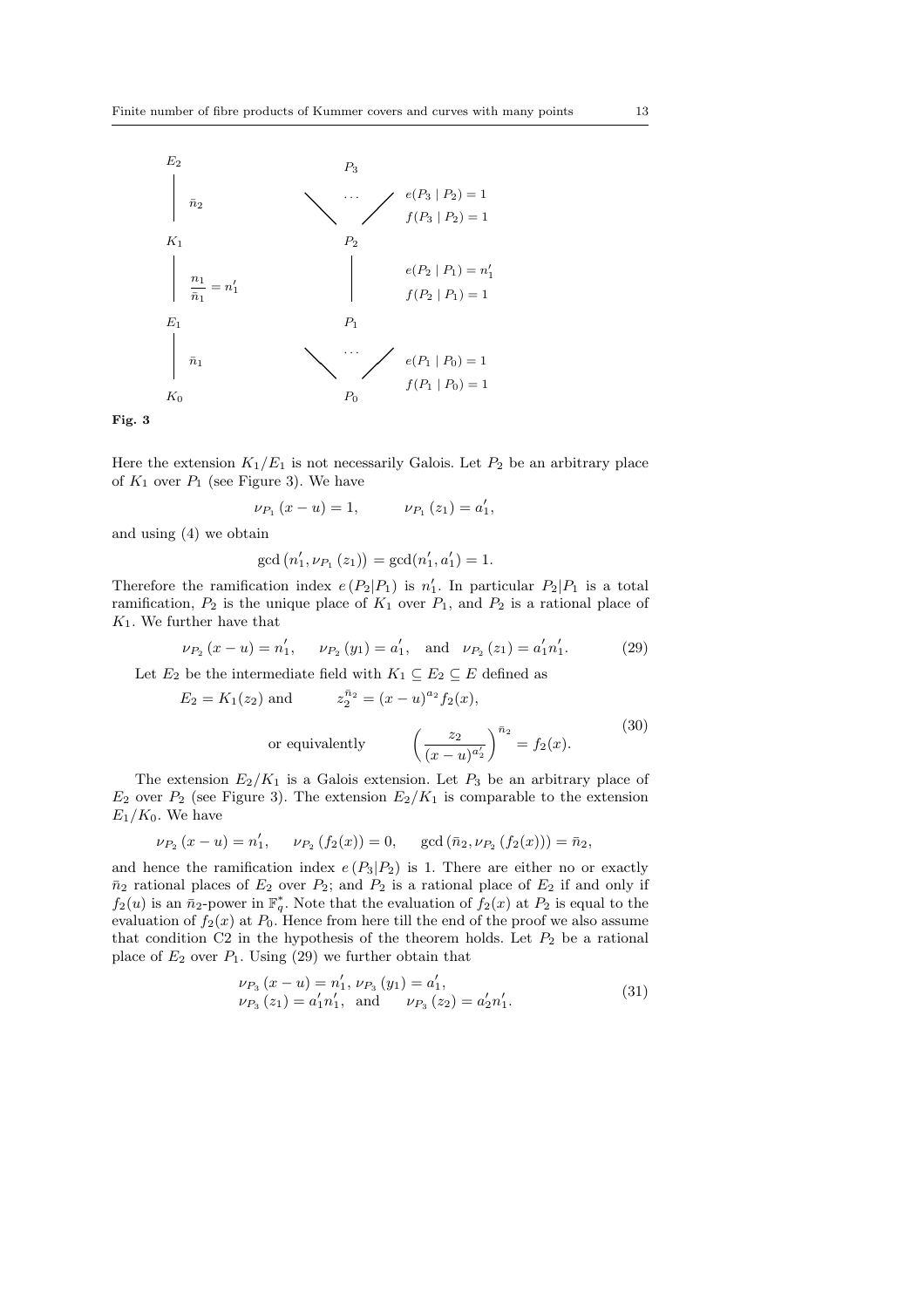

Step 2

Let  $F_2$  be the intermediate field with  $E_2 \subseteq F_2 \subseteq E$  defined as

$$
F_2 = E_2(w) \qquad \text{and} \qquad w^{m_2} = z_2. \tag{32}
$$

The extension  $F_2/E_2$  is Galois as  $m_2$  divides  $(q-1)$ . Recall that, as we have already assumed that the conditions C1 and C2 hold, the number of rational places of  $E_2$ over  $P_0$  is  $\bar{n}_1\bar{n}_2$ . Let T be the set of rational places of  $E_2$  over  $P_0$ . Recall also that  $\alpha_1$  and  $\alpha_2$  are the chosen elements of  $\mathbb{F}_q^*$  with  $\alpha_1^{\bar{n}_1} = f_1(u)$  and  $\alpha_2^{\bar{n}_2} = f_2(u)$ . Let  $P_3$  be an arbitrary place in T. Using (27), (30) and (31), for the evaluations

$$
\beta_1 = \text{Ev}_{P_3}\left(\frac{z_1}{(x-u)^{a'_1}}\right)
$$
 and  $\beta_2 = \text{Ev}_{P_3}\left(\frac{z_2}{(x-u)^{a'_2}}\right)$ ,

we conclude that  $\beta_1^{\bar{n}_1} = f_1(u)$  and  $\beta_2^{\bar{n}_2} = f_2(u)$ . Let  $C_1$  and  $C_2$  be the subgroups of  $\mathbb{F}_q^*$  with  $|C_1| = \bar{n}_1$  and  $|C_2| = \bar{n}_2$ . Therefore we obtain that the map

$$
\varphi: T \to C_1 \times C_2
$$
  
\n
$$
P_3 \mapsto \left(\frac{1}{\alpha_1} \text{Ev}_{P_3}\left(\frac{z_1}{(x-u)^{a'_1}}\right), \frac{1}{\alpha_2} \text{Ev}_{P_3}\left(\frac{z_2}{(x-u)^{a'_2}}\right)\right)
$$

is a bijection between the set T and the cartesian product group  $C_1 \times C_2$ .

Now we state the main difficulty in Step 2. Note that in all the extensions in Step 1, the places over  $P_0$  are all rational or all non-rational, depending on the conditions C1 and C2. We will see that this is not the case in the extension  $F_2/E_2$ in general. Let  $\mathcal{T}_1$  be the subset of T consisting of the places  $P_3 \in \mathcal{T}$  such that there exists a rational place of  $F_2$  over  $P_3$ . Let  $\mathcal{T}_2 = \mathcal{T} \setminus \mathcal{T}_1$ . A generic element of  $\mathcal{T}_1$  is indicated as  $P_{3,1}$  in Figure 4. Similarly a generic element of  $\mathcal{T}_2$  is indicated as  $P_{3,2}$  in Figure 4. We will prove that the cardinality of  $\mathcal{T}_1$  is  $\frac{\bar{n}_1 \bar{n}_2 \hat{m}_2}{m_2}$ , where  $\hat{m}_2$ is the positive integer defined in the hypothesis of the theorem.

Recall that  $A_1$  and  $B_1$  are the integers with  $A_1n'_1 + B_1a'_1 = 1$ . Let t be the element of  $E_2$  given by

$$
t = (x - u)^{A_1} y_1^{B_1}.
$$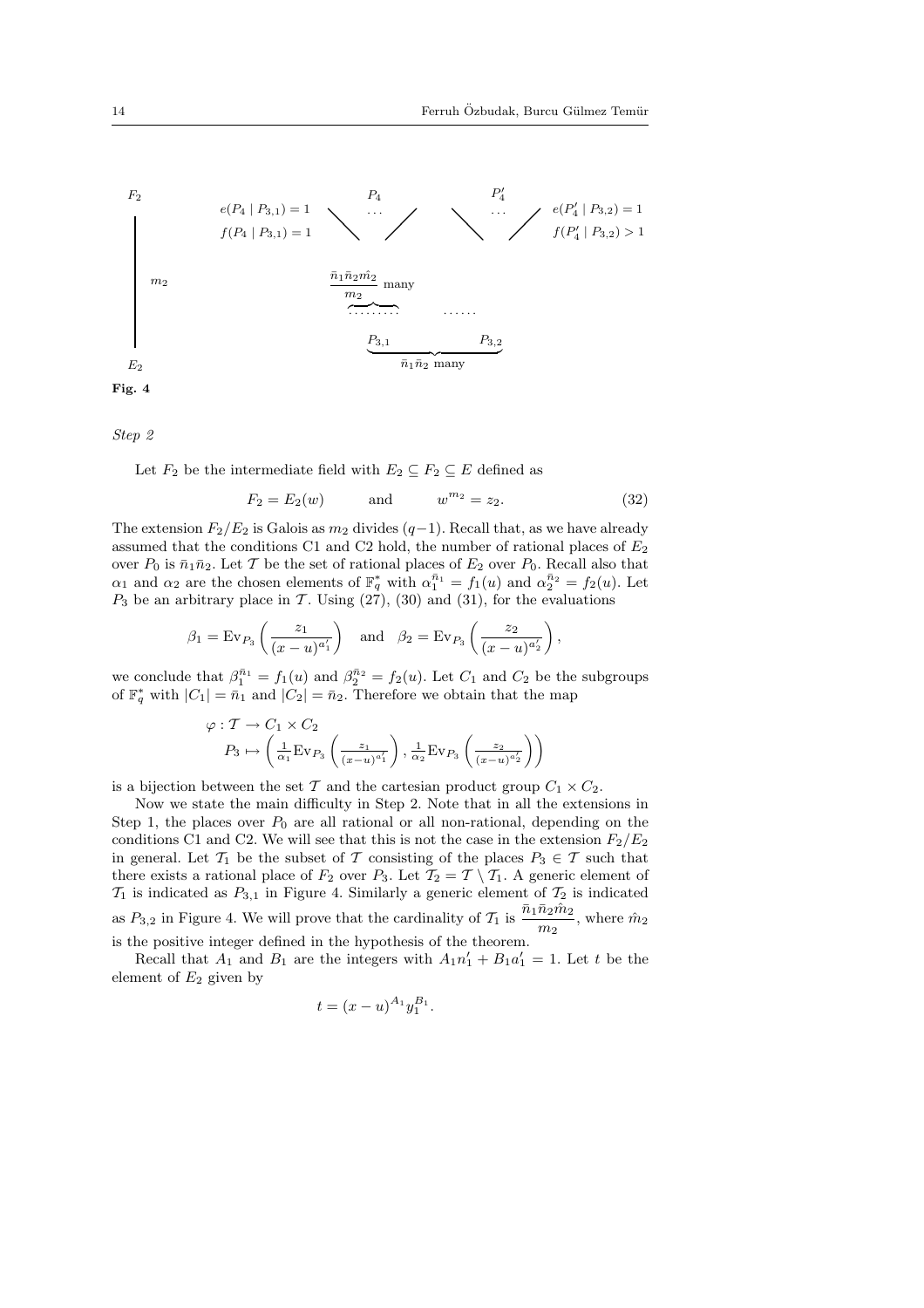Let  $P_3$  be an arbitrary element of T. Using (31) we get

$$
\nu_{P_3}(t) = A_1 n_1' + B_1 a_1' = 1.
$$

In particular t is a local parameter of  $E_2$  for all places in T. Using (31) we also get that

$$
\nu_{P_3}\left(\frac{z_2}{t^{n'_1a'_2}}\right) = 0.
$$

Recall that  $m_2$  divides  $n'_1$ . An alternative definition of  $F_2$ , which is equivalent to the one in (32) is

$$
F_2 = E_2 \left( \frac{w}{t^{a'_2 \frac{n'_1}{m_2}}} \right) \quad \text{and} \quad \left( \frac{w}{t^{a'_2 \frac{n'_1}{m_2}}} \right)^{m_2} = \frac{z_2}{t^{a'_2 n'_1}}.
$$

Hence  $\mathcal{T}_1$  is exactly the subset of  $\mathcal T$  consisting of  $P_3 \in \mathcal T$  such that

$$
\operatorname{Ev}_{P_3}\left(\frac{z_2}{t^{a'_2n'_1}}\right) \text{ is an } m_2\text{-power in } \mathbb{F}_q^*.
$$

Let N be the integer  $N = -B_1 a_2'$ . We also have the following

$$
\frac{z_2}{t^{a'_2 n'_1}} = \frac{z_2}{(x - u)^{a'_2}} \frac{(x - u)^{a'_2}}{t^{a'_2 n'_1}} = \frac{z_2}{(x - u)^{a'_2}} \frac{(x - u)^{a'_2(A_1 n'_1 + B_1 a'_1)}}{t^{a'_2 n'_1}},
$$
  
\n
$$
= \frac{z_2}{(x - u)^{a'_2}} \frac{(x - u)^{a'_2(A_1 n'_1 + B_1 a'_1)}}{(x - u)^{a'_2}} \frac{y_1^{B_1 a'_2 n'_1}}{y_1^{B_1 a'_2 n'_1}},
$$
 by definition of  $t$ ,  
\n
$$
= \frac{z_2}{(x - u)^{a'_2}} \frac{(x - u)^{B_1 a'_1 a'_2}}{y_1^{B_1 a'_2 n'_1}},
$$
  
\n
$$
= \frac{z_2}{(x - u)^{a'_2}} \left(\frac{(x - u)^{a'_1}}{z_1}\right)^{B_1 a'_2} \text{ by (28)},
$$
  
\n
$$
= \frac{z_2}{(x - u)^{a'_2}} \left(\frac{z_1}{(x - u)^{a'_1}}\right)^N \text{ by definition of } N.
$$

Let  $\varphi(P_3) = (c_1, c_2)$ . Then by definition of  $\varphi$ 

$$
Ev_{P_3}\left(\frac{z_1}{(x-u)^{a'_1}}\right) = \alpha_1 c_1 \text{ and } Ev_{P_3}\left(\frac{z_2}{(x-u)^{a'_2}}\right) = \alpha_2 c_2. \tag{34}
$$

Combining (33) and (34) we obtain that

$$
Ev_{P_3}\left(\frac{z_2}{t^{a'_2 n'_1}}\right) = (\alpha_1 c_1)^N \alpha_2 c_2.
$$
 (35)

Let  $\widetilde{S}$  be the subset of  $C_1 \times C_2$  consisting of  $(c_1, c_2) \in C_1 \times C_2$  such that  $(\alpha_1 c_1)^N \alpha_2 c_2$  is an  $m_2$ -power in  $\mathbb{F}_q^*$ . Using (35) and the arguments above we conclude that  $|T_1| = |\tilde{\mathcal{S}}|$ . In fact  $\varphi$  also gives a bijection between  $T_1$  and  $\tilde{\mathcal{S}}$ .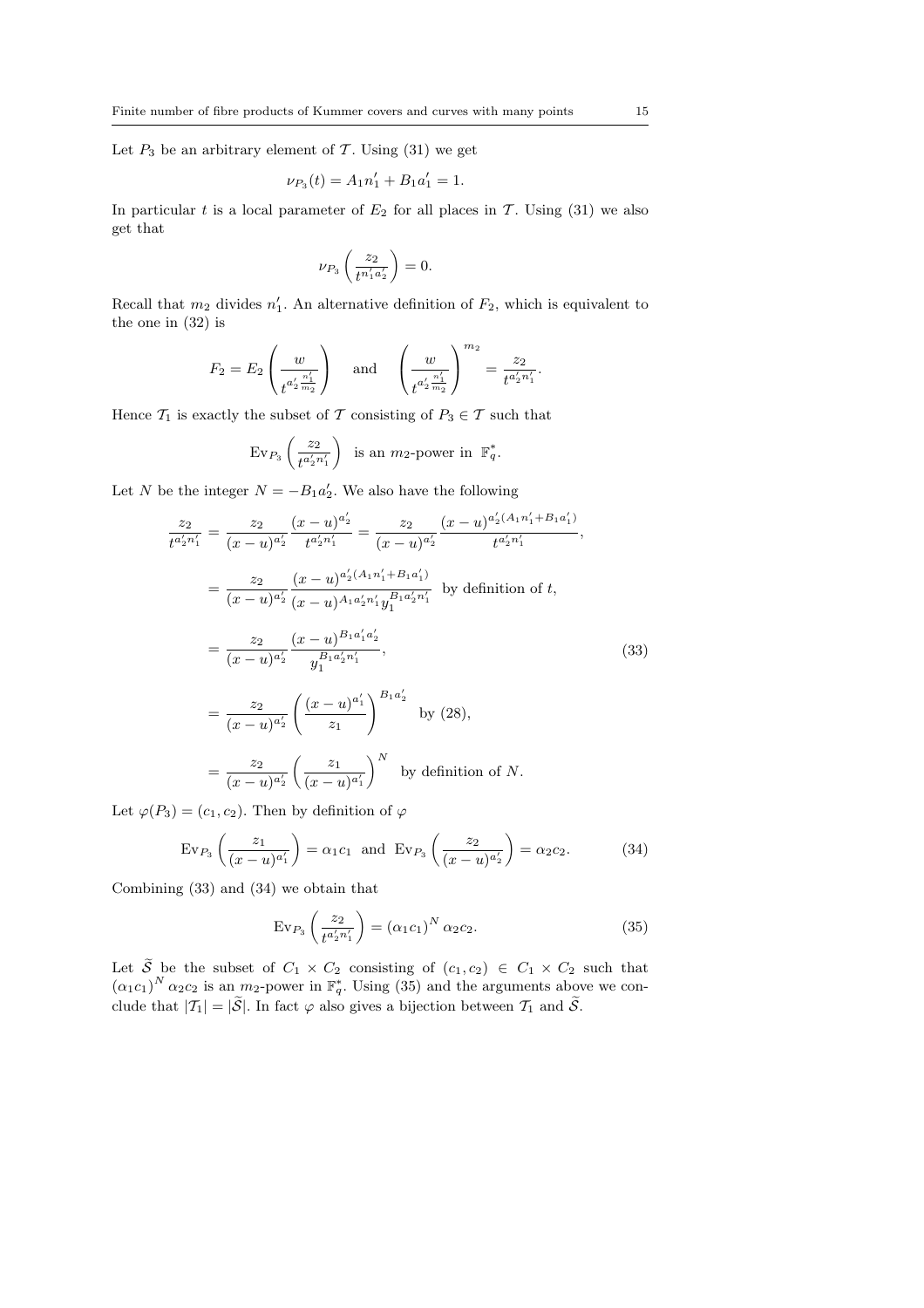We determine  $|\tilde{\mathcal{S}}|$  using a related subset of  $C_1 \times C_2$  and a related subset of  $\mathbb{F}_q^*$ . Let S be the subset of  $C_1 \times C_2$  consisting of  $(c_1, c_2) \in C_1 \times C_2$  such that  $c_1^N c_2$  is an  $m_2$ -power in  $\mathbb{F}_q^*$  (cf. Proposition 1 above). Let C be the subset of  $\mathbb{F}_q^*$  consisting of  $y \in \mathbb{F}_q^*$  such that there exist  $(x_1, x_2) \in C_1 \times C_2$  and  $s \in \mathbb{F}_q^*$  satisfying  $y = x_1^N x_2 s^{m_2}$ (cf. Proposition 1). In fact C is a subgroup of  $\mathbb{F}_q^*$  as proved in Proposition 1. We claim that  $\tilde{S}$  is nonempty if and only if  $\alpha_1^N \alpha_2 \in C$ . Assume that  $\tilde{S} \neq \emptyset$  and  $(c_1, c_2) \in \widetilde{\mathcal{S}}$ . Then there exists  $s \in \mathbb{F}_q^*$  such that  $(\alpha_1 c_1)^N \alpha_2 c_2 = s^{m_2}$ . Therefore

$$
\alpha_1^N \alpha_2 = \left(\frac{1}{c_1}\right)^N \frac{1}{c_2} s^{m_2},
$$

and hence  $\alpha_1^N \alpha_2 \in C$ . Conversely if  $\alpha_1^N \alpha_2 \in C$ , then there exists  $(x_1, x_2) \in C_1 \times C_2$ and nence  $\alpha_1 \alpha_2 \in C$ . Conversely if  $\alpha_1 \alpha_2 \in C$ , then there exists (and  $s \in \mathbb{F}_q^*$  such that  $\alpha_1^N \alpha_2 = x_1^N x_2 s^{m_2}$ . This implies that  $\left(\frac{1}{n}\right)$  $\frac{1}{x_1}, \frac{1}{x_2}$  $\left(\frac{1}{x_2}\right) \in \widetilde{\mathcal{S}}, \text{ and}$ in particular  $\widetilde{S}$  is not empty. We further know the cardinality of the group C by Proposition 1. Therefore  $|T_1| \neq 0$  if and only if  $(\alpha_1^N \alpha_2)^{|C|} = 1$ , which is condition C3 of the hypothesis of the theorem. From here till the end of the proof we further assume that condition C3 in the hypothesis of the theorem holds.

Next we determine the cardinality  $|T_1|$ . Let  $(x_1, x_2) \in C_1 \times C_2$  and  $s \in \mathbb{F}_q^*$  such that

$$
\alpha_1^N \alpha_2 = x_1^N x_2 s^{m_2}.
$$

Let  $\theta$  be the map

$$
\theta : \mathcal{S} \to \widetilde{\mathcal{S}}
$$

$$
(c_1, c_2) \mapsto \left(\frac{c_1}{x_1}, \frac{c_2}{x_2}\right)
$$

It is not difficult to observe that  $\theta$  is a bijection between S and  $\tilde{S}$ . Using Corollary 1 we conclude that

$$
|{\cal T}_1|=|\widetilde{\cal S}|=|{\cal S}|=\frac{\bar{n}_1\bar{n}_2}{m_2}\hat{m}_2.
$$

Let  $P_{3,1}$  be a place of  $\mathcal{T}_1$ . Let  $P_4$  be an arbitrary place  $F_2$  over  $P_{3,1}$  (see Figure 4). The extension  $F_2/E_2$  is Galois, the ramification  $e(P_4|P_{3,1})$  and the inertia  $f(P_4|P_{3,1})$  indices are 1 and hence there are exactly  $m_2$  rational places of  $F_2$  over  $P_{3,1}$ . Therefore the number of rational places of  $F_2$  over  $P_0$  is

$$
\left(\frac{\bar{n}_1\bar{n}_2}{m_2}\hat{m}_2\right)m_2 = \bar{n}_1\bar{n}_2\hat{m}_2.
$$

Furthermore we have

$$
\nu_{P_4}(x - u) = n'_1, \nu_{P_4}(y_1) = a'_1,\n\nu_{P_4}(z_2) = a'_2 n'_1, \text{ and } \nu_{P_4}(w) = a'_2 \frac{n'_1}{m_2}.
$$
\n(36)

.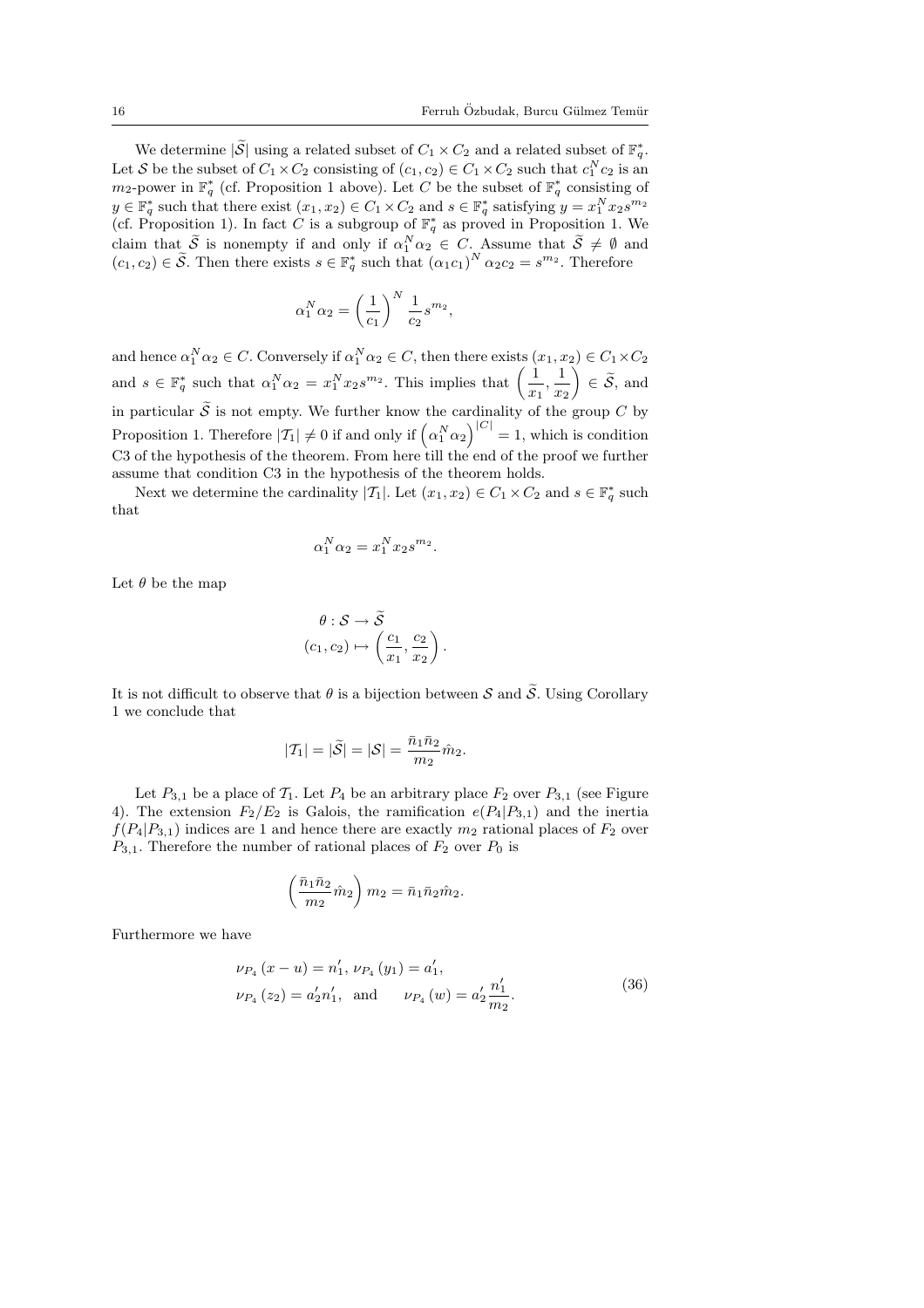$$
E = K_2
$$
  
\n
$$
\frac{n_2}{\bar{n}_2 m_2} = \frac{n'_2}{m_2}
$$
  
\n
$$
P_5
$$
  
\n
$$
e(P_5 | P_4) = \frac{n'_2}{m_2}
$$
  
\n
$$
f(P_5 | P_4) = 1
$$
  
\n
$$
P_4
$$

Fig. 5

Step 3

Let  $K_2$  be the intermediate field defined as

$$
K_2 = F_2(y_2)
$$
 and  $y_2^{\frac{n'_2}{m_2}} = w$ .

It is not difficult to observe that  $K_2 = E$ . Moreover the extension  $K_2/F_2$  is not necessarily Galois. Let  $P_5$  be an arbitrary place of  $K_2$  over  $P_4$  (see Figure 5). Using  $(36)$ ,  $(4)$  and  $(5)$  we obtain that

$$
gcd\left(\frac{n'_2}{m_2}, \nu_{P_4}(w)\right) = gcd\left(\frac{n'_2}{m_2}, a'_2 \frac{n'_1}{m_2}\right) = 1.
$$

Therefore the ramification index  $e(P_5|P_4)$  is  $\frac{n'_2}{n'_3}$  $\frac{n_2}{m_2}$ ,  $P_5|P_4$  is a total ramification; and  $P_5$  is a rational place of  $K_2$ , which is also the unique place of  $K_2$  over  $P_4$ . This completes the proof.

Remark 5 We compare Theorem 4 and Theorems 2.2 and 2.5 of [9] in this remark. We keep the notation of Theorem 4. One of the main conditions of Theorems 2.2 and 2.5 of [9] is  $m_2$ lcm  $(\bar{n}_1, \bar{n}_2)$  |  $(q - 1)$  (see [9, C3 in Theorem 2.2] and [9, D3 in Theorem 2.5]). We will show that

$$
m_2 \text{lcm} \left( \bar{n}_1, \bar{n}_2 \right) \mid (q-1) \implies \hat{m}_2 = m_2. \tag{37}
$$

Therefore there are either no or exactly  $\bar{n}_1 \bar{n}_2 m_2$  rational places over  $P_0$  (or  $P_{\infty}$ ) (see also Remark 7 below). The extra condition  $m_2$ lcm  $(\bar{n}_1, \bar{n}_2)$  |  $(q-1)$  corresponds to a special subcase of Theorem 4, in which one does not need most of the tools developed for its proof. Therefore the proofs of Theorems 2.2 and 2.5 of [9] are much easier than the proof of Theorem 4 here. Now we show (37). As  $m_2$ lcm  $(\bar{n}_1, \bar{n}_2)$  |  $(q-1)$  and A divides lcm  $(\bar{n}_1, \bar{n}_2)$  by its definition, we get that  $(m_2A) | (q-1)$  and hence  $\hat{m}_2 = m_2$ .

Remark 6 There is a mistake in the formulation of Theorems 2.2 and 2.5 of [9]. The condition C3 in the statement of Theorem 2.2 should be moved above. Namely the phrase " $\bar{n}_1$ ,  $\bar{n}_2$  and m divide  $q-1$ " should be corrected to the phrase "mlcm  $(\bar{n}_1, \bar{n}_2)$  |  $(q-1)$  and C3 should be removed form the list of the conditions. The same correction should be made for the condition D3 in Theorem 2.5 of [9].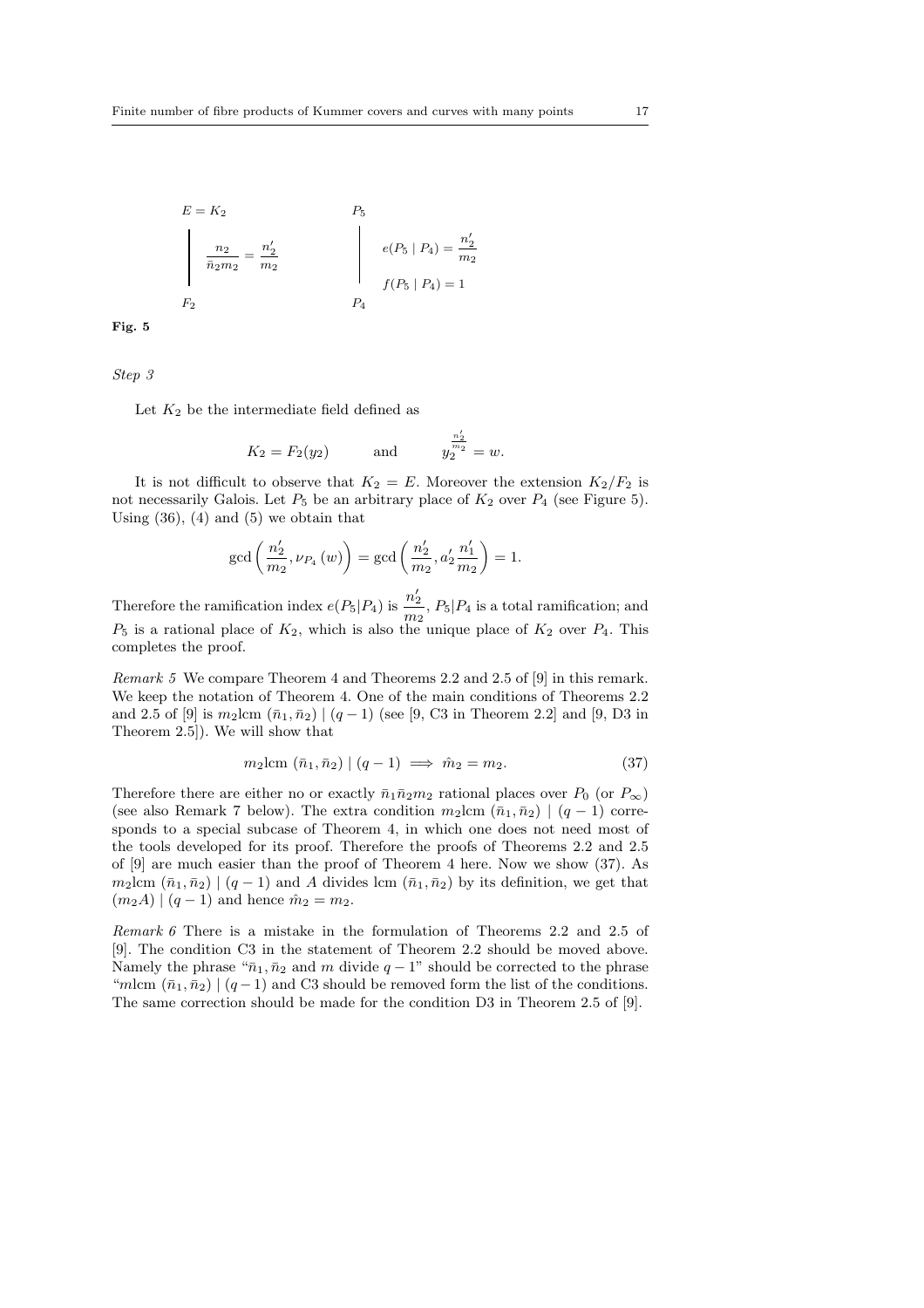Remark 7 Recall that in the end of Section 2, introducing the notation including  $c_i$  and  $d_i$  and redefining certain parameters by changing  $a_i$  to  $d_i$ , we have obtained the analog of Theorem 2 for the place  $P_{\infty}$  in Theorem 3. Theorem 3 uses  $c_i$  in its statement instead of  $f_i(u)$ . Similarly we obtain the analog of Theorem 4 for the place  $P_{\infty}$ . We do not to state it explicitly here as it can be easily derived from Theorem 4 (see also [9, Theorems 2.2 and 2.5]).

#### 5 Examples

In this section, using Theorem 4 and Remark 7, we obtain explicit examples of fibre products of Kummer extensions with many rational places. In particular Example 4 is a record; and Example 5 and Example 7 are new entries for the table in [12]. As also indicated in the homepage (http://www.science.uva.nl/˜geer) of Prof. Dr. Gerard van der Geer, the tables in [2] were last updated on October 7, 2009 and the current updated table of curves with many points is in the website [12].

Throughout this section, for the algebraic function field  $E$  in the examples,  $N(E)$  and  $g(E)$  denote the number of rational places and the genus of the function field  $E$ , respectively.

Example 1 Let  $E = \mathbb{F}_5(x, y_1, y_2)$  be the function field over  $\mathbb{F}_5$  given by the following equations:

$$
y_1^2 = x(x^2 - 2)
$$
  

$$
y_2^2 = x^3 - 2x^2 - x - 2
$$

The genus of E is  $g(E) = 4$  and  $N(E) = 18$ . This is the best value known in the table [12].

Example 2 Let  $E = \mathbb{F}_5(x, y_1, y_2, y_3)$  be the function field over  $\mathbb{F}_5$  given by the following equations:

$$
y_1^2 = x(x^2 - 2)
$$
  
\n
$$
y_2^2 = x^3 - 2x^2 - x - 2
$$
  
\n
$$
y_3^2 = x(x^4 + 2x^3 - 2x^2 - 2x + 2)
$$

The genus of E is  $g(E) = 5$  and  $N(E) = 20$ . This is the best value known in the table [12].

Example 3 Let  $E = \mathbb{F}_5(x, y_1, y_2, y_3)$  be the function field over  $\mathbb{F}_5$  given by the following equations:

$$
y_1^2 = x(x^2 - 2)
$$
  
\n
$$
y_2^2 = x^3 - 2x^2 - x - 2
$$
  
\n
$$
y_3^2 = x^6 + 4x^4 + 3x^2 +
$$

The genus of E is  $g(E) = 13$  and  $N(E) = 36$ . This is the best value known in the table [12].

 $\mathbf 1$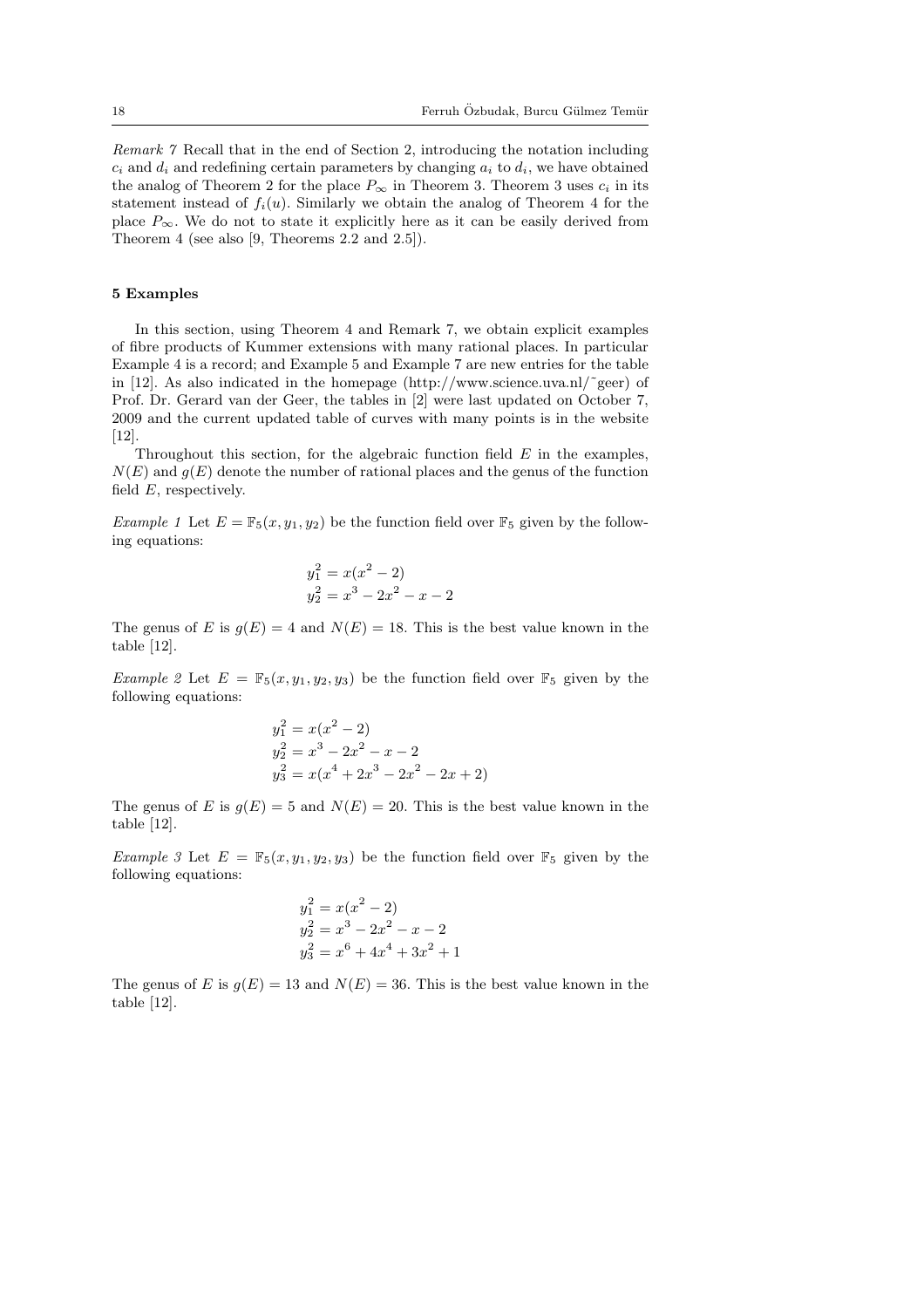Example 4 Let  $E = \mathbb{F}_5(x, y_1, y_2, y_3)$  be the function field over  $\mathbb{F}_5$  given by the following equations:

$$
y_1^2 = x(x^2 - 2)
$$
  
\n
$$
y_2^2 = x^3 - 2x^2 - x - 2
$$
  
\n
$$
y_3^2 = x(x^4 + x^2 + 2)
$$

The genus of E is  $g(E) = 15$  and  $N(E) = 36$ . This is a new record. In this case the best known lower bound is 35 in the table [12].

Example 5 Let  $E = \mathbb{F}_{5^3}(x, y_1, y_2)$  be the function field over  $\mathbb{F}_{5^3}$  given by the following equations:

$$
y_1^2 = x^3 + x
$$
  

$$
y_2^2 = x^3 + x + 2
$$

The genus of E is  $g(E) = 4$  and  $N(E) = 170$ . This is a new entry for the table [12].

Example 6 Let  $E = \mathbb{F}_7(x, y_1, y_2)$  be the function field over  $\mathbb{F}_7$  given by the following equations:

$$
y_1^2 = 1 + x^2 + 2x^3 + 6x^5 + x^6
$$
  

$$
y_2^2 = x^6 + 1
$$

The genus of E is  $g(E) = 9$  and  $N(E) = 32$ . This is the best value known in the table [12].

Example 7 Let  $E = \mathbb{F}_{11^2}(x, y_1, y_2)$  be the function field over  $\mathbb{F}_{11^2}$  given by the following equations:

$$
y_1^2 = x^3 + x
$$
  

$$
y_2^{12} = x^2(1 - x^2)
$$

The genus of E is  $g(E) = 31$  and  $N(E) = 612$ . This is a new entry for the table [12].

Example 8 Let  $E = \mathbb{F}_{13^2}(x, y_1, y_2)$  be the function field over  $\mathbb{F}_{13^2}$  given by the following equations:

$$
y_1^2 = x^7 + 1
$$
  

$$
y_2^7 = -x^7 - 1
$$

The genus of E is  $g(E) = 36$  and  $N(E) = 1106$ . This function field is maximal.

Acknowledgements The authors were partially supported by TÜBİTAK under Grant No. TBAG–109T672.